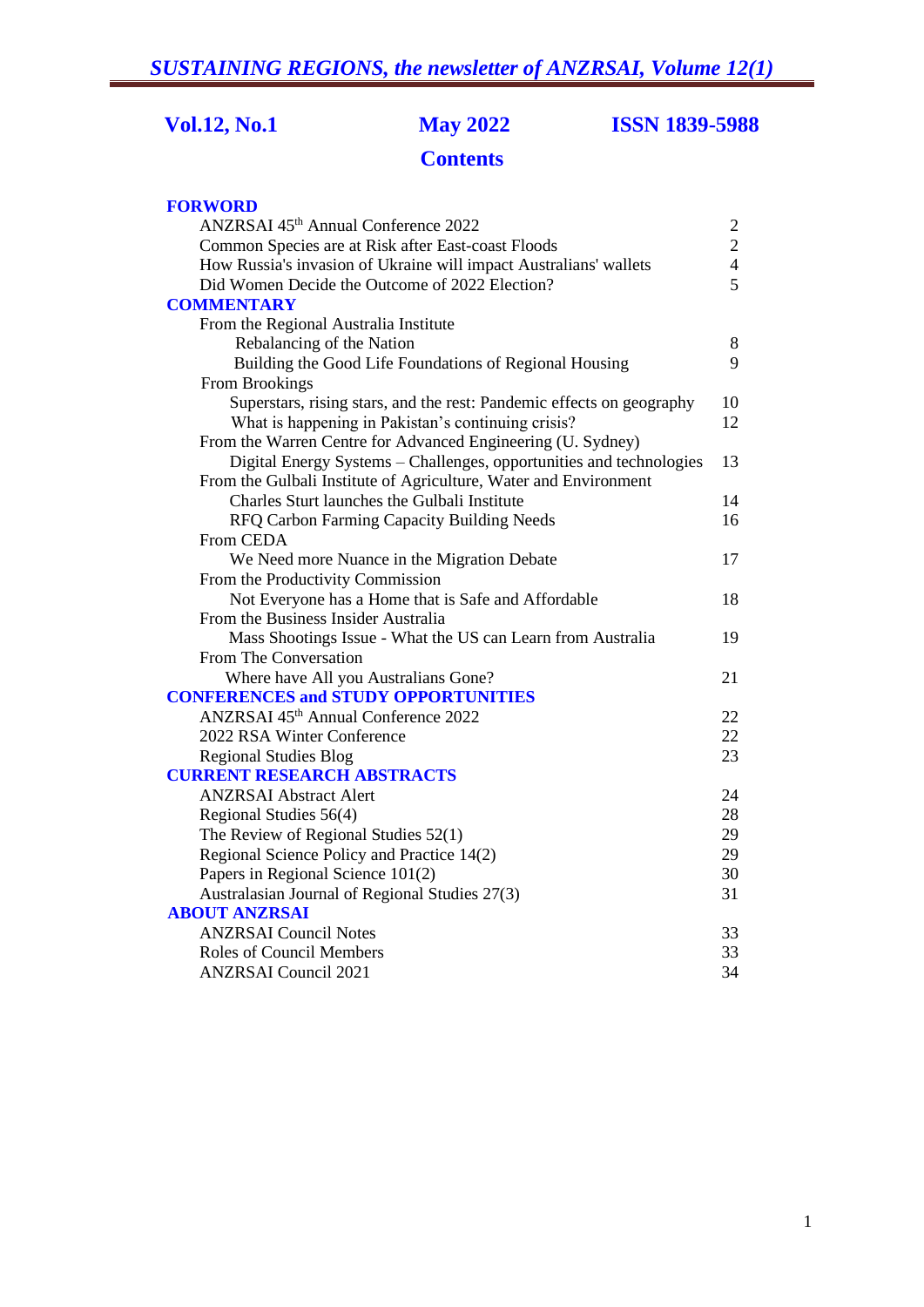# **Foreword**

#### *ANZRSAI 45 th Annual Conference 2022*

The 2022 ANZRSAI Conference (i.e. Our 45th annual conference) is planned to be held at Charles Sturt University in Wagga Wagga over two days, 1-2 December. It would be a hybrid conference, with opportunities for physical or on-line presentations. Two Best Paper Awards sponsored by the Department of Infrastructure, Transport, Regional Development and Communication will be presented at the conference.

Further information about the conference is available at<https://www.anzrsai.org/conference/>



*Common Species are at Risk after East-coast Floods*

[Source: JCU's TropWater Centre]

Catastrophic floods earlier this year wiped out one of the largest and most important seagrass meadows in eastern Australia, increasing the risk that dugongs and sea turtles will become stranded, according to researchers.

Scientists from James Cook University monitored the health of seagrass meadows across 2,300 square kilometres of Hervey Bay and the Great Sandy Strait in southern Queensland.

Prof Michael Rasheed, who led the monitoring, said there has been a drastic loss compared with previous extensive mapping of seagrass cover.

"The boat surveys show there's almost no seagrass visible in the 2m to 17m depth range for much of the deeper meadows, and these sites have previously recorded extensive areas of seagrass," Prof Michael Rasheed said. "There were some areas of sub-tidal seagrass, but these were confined to the deepest areas in the northern part of the bay.

"The research team also used helicopters to assess more than 1,300 intertidal sites throughout the Great Sandy Straits and while some sites had seagrass the cover was typically less than one percent of the seafloor, offering scant resources for dugong and turtle."

The decline in seagrass is due to sediment from floodwaters flowing into the ocean and reducing exposure to sunlight and smothering the seagrass. Dugongs and sea turtles rely on seagrass meadows for food.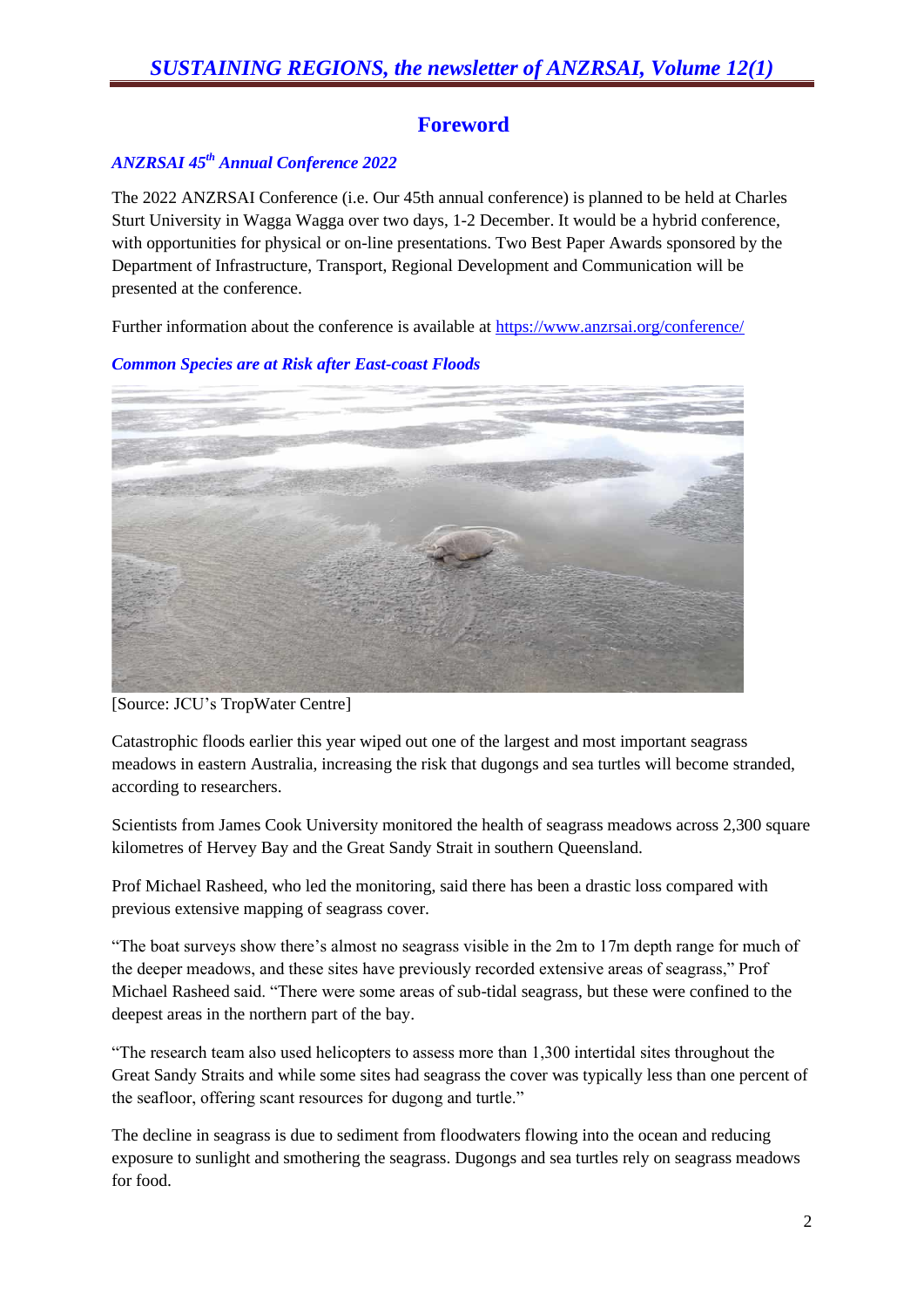Dr Chris Cleguer, a dugong expert, said there was concern that dugongs in the area may stop breeding.

"Some will move and some will die," Dr Cleguer said.

In 1991, the region lost more than 1,000 square kilometres of seagrass after subsequent and severe floods. It led to the highest rate of dugong deaths on record and a 20% decline in dugong calf numbers.



[Source: Jason O'Brien/AAP]

Also, this year's floods in northern NSW, including Lismore, Grafton, Coraki, Bungawalbin and Woodburn were more devastating. As per a Lismore psychologist Karen Potter, her community had been in a "post-traumatic state" for the past month and the second flood warning had "amplified everything".

"When people are still in survival mode and don't have a home to live in or don't have clothes, you can't process deeper psychological emotions," she said.

Potter said many of her clients still weren't living in their homes or were in bare houses as this round of flood warnings hit northern NSW.

Potter's own rooms were flooded out a month prior, and with power still uninstalled for many Lismore businesses, she had been providing sessions over Zoom and phone. But there was only so much she could do at this stage.

"When I first went into Lismore and went to see our rooms and went through the town it was overwhelming … the catastrophic devastation that's happened," she said.

The news with some significant data can be explored here at the following links:

[https://www.theguardian.com/environment/2022/may/21/dugongs-and-sea-turtles-at-risk-after](https://www.theguardian.com/environment/2022/may/21/dugongs-and-sea-turtles-at-risk-after-queensland-floods-wipe-out-seagrass-study-shows)[queensland-floods-wipe-out-seagrass-study-shows](https://www.theguardian.com/environment/2022/may/21/dugongs-and-sea-turtles-at-risk-after-queensland-floods-wipe-out-seagrass-study-shows)

[https://www.theguardian.com/australia-news/2022/mar/29/northern-nsw-floods-2022-lismore](https://www.theguardian.com/australia-news/2022/mar/29/northern-nsw-floods-2022-lismore-tumbulgum-mullumbimby-evacuate-new-south-wales-flooding-update)[tumbulgum-mullumbimby-evacuate-new-south-wales-flooding-update](https://www.theguardian.com/australia-news/2022/mar/29/northern-nsw-floods-2022-lismore-tumbulgum-mullumbimby-evacuate-new-south-wales-flooding-update)

[https://www.theguardian.com/australia-news/2022/mar/04/heartbreaking-australias-east-coast-reels](https://www.theguardian.com/australia-news/2022/mar/04/heartbreaking-australias-east-coast-reels-from-worst-floods-in-living-memory)[from-worst-floods-in-living-memory](https://www.theguardian.com/australia-news/2022/mar/04/heartbreaking-australias-east-coast-reels-from-worst-floods-in-living-memory)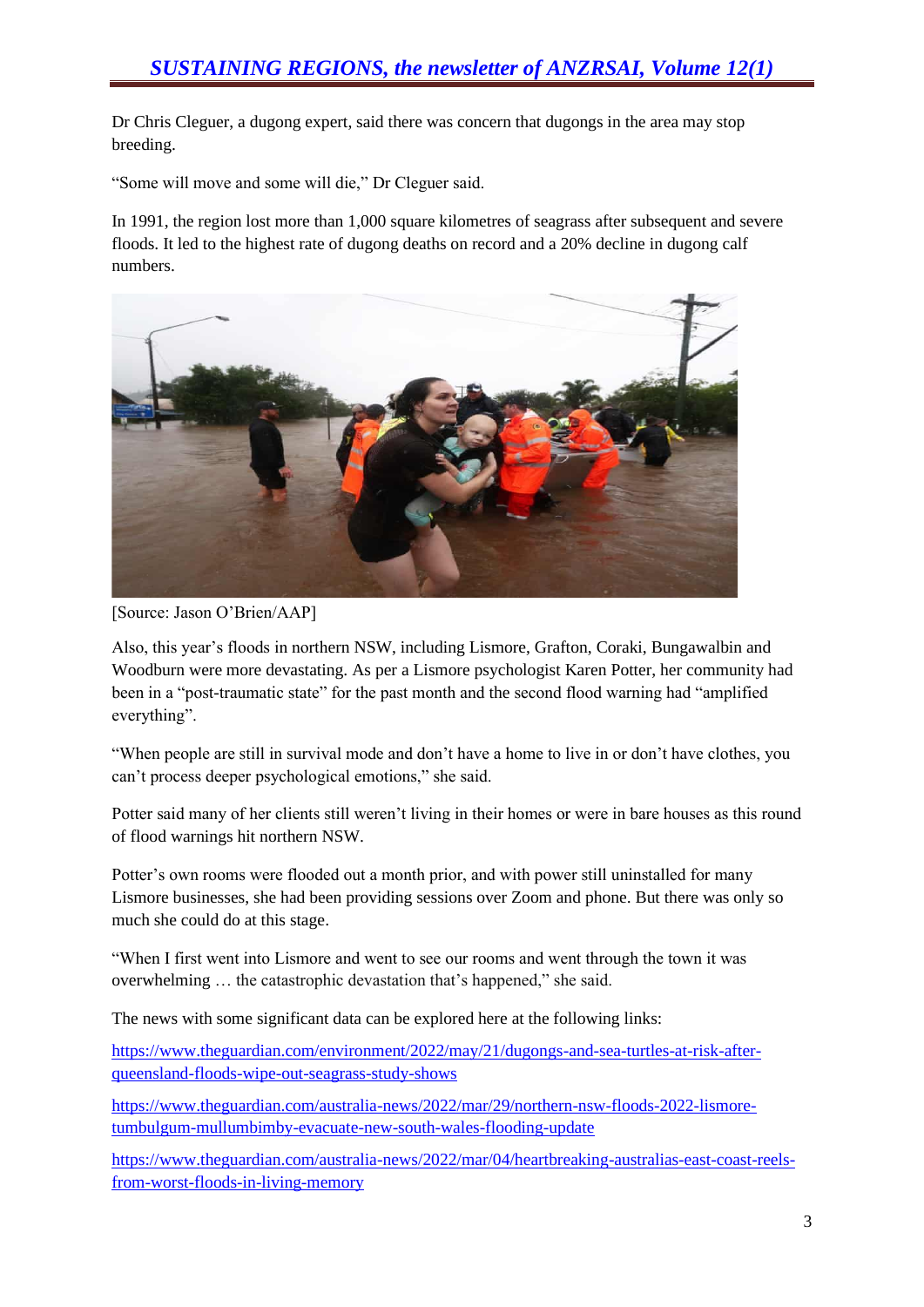#### *How Russia's invasion of Ukraine will impact Australians' wallets*

Money knows no emotion and, sometimes, even less morality.

There was a cruel irony at play last week as surging commodity markets propelled Australian shares just as a previously unthinkable horror rained down over a nation helpless to stop the onslaught of its much bigger and more powerful neighbour.

As more than a million mostly women and children fled Ukraine to Poland and other NATO countries while the men stayed behind to fight, the world plunged deeper into a malaise that bore all the hallmarks of a macabre re-run of the events of a century ago.

Eight decades have passed since the last great global conflagration, interspersed with regional and bilateral conflicts of varying scale.

But the hope 30 years ago that the world finally had been brought together by common goals of peace and prosperity now seems to have evaporated.

Peace has been shattered with four great superpowers – America and NATO on one side facing off against Russia and China – dividing the world right down the middle.

Prosperity, meanwhile, for millions will remain an elusive dream as nations fortify themselves and look ever more inwards.

If it wasn't already on the skids, the dream of a single and open global economy is now a smoking ruin. Globalisation, along with its many benefits and significant cost, is officially dead.

The question is, hostilities aside, what does all that mean for us?

Basics like petrol and bread will become more expensive in the short to medium term, at least until trade flows stabilise. It would create hip pocket pain! A few interesting points to consider further:

- Will interest rates soar? Yes, already started soaring!
- War and sanctions could push petrol over \$2 a litre. Yes, we are adopting this, isn't it?
- Australia's mining companies and farmers might benefit from Russian sanctions, but consumers will lose out.
- Uncertainty and fear in the medium as well as long terms.

According to the business editor Ian Verrender, you'll pay whatever you have to for basics like food staples, rent and clothing necessities. But that will leave you short of cash for other things. Maybe you'll delay that new car purchase or the home renos.

Higher prices driven by supply shocks, such as this, can act like a tax. They take money out of your pocket. And that lower spending power can hurt economic growth.

Those same economists are warning that the higher prices will lead to demands for higher wages. Again, it is a reasonable argument. That's what happened back in the 1970s, the last time inflation spiralled out of control.

But the world has changed since then. Workers no longer have the power they once did.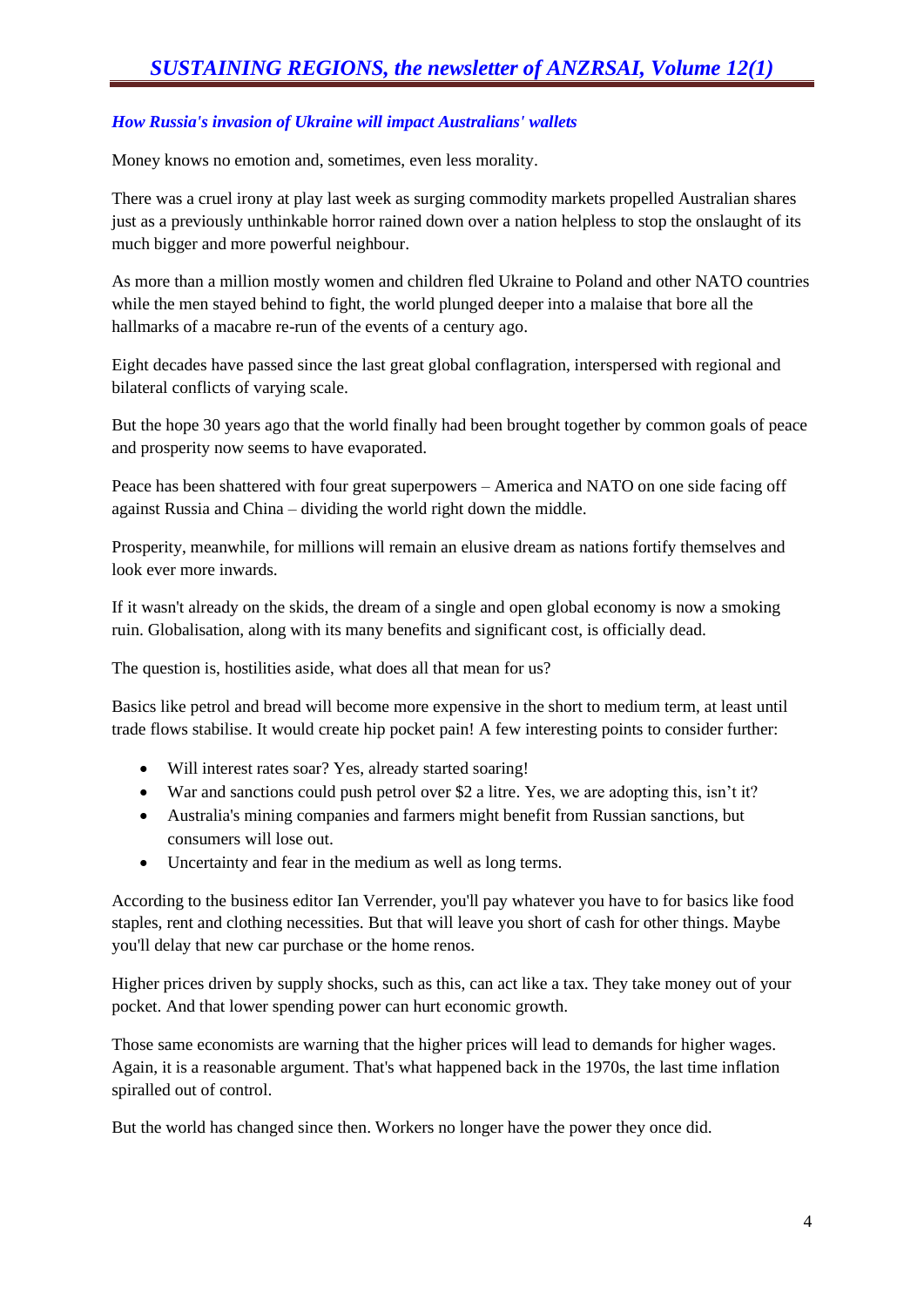This graph shows the dramatic drop in strike action, and trade union power, from 1967 to 2007. At its peak in 1974, more than 6 million working days were lost to strikes that year.

Not including the pandemic, when industrial disputes all but disappeared, working days lost since 2007 has averaged around 25,000 a year with a corresponding sharp drop in the number of workers involved.



Working days lost in strikes in Australia from 1947 to 2007. (Source: Australian Parliament House)

Given workers no longer hold the whip when it comes to pay increases, raising interest rates to battle supply shock inflation would only serve to take even more cash out of workers' pockets. And that could put a serious handbrake on growth.

It is the very reason the Reserve Bank governor Philip Lowe has been at pains to point out that the RBA won't be in a hurry to hike rates until wage rises can cover them. Given many Australians are bound by Enterprise Bargaining Agreements and other contract arrangements, it could take quite a while before wages catch up with inflation.

Further information can be found at:

[https://www.abc.net.au/news/2022-03-07/russia-ukraine-invasion-and-how-it-will-impact-your](https://www.abc.net.au/news/2022-03-07/russia-ukraine-invasion-and-how-it-will-impact-your-budget/100887104)[budget/100887104](https://www.abc.net.au/news/2022-03-07/russia-ukraine-invasion-and-how-it-will-impact-your-budget/100887104)

#### *Did Women Decide the Outcome of 2022 Election?*

Women were everywhere and nowhere in the 2022 federal election.

The message from the weekend's vote was that the things that really matter to women and their communities' matter at the ballot box, too. Even if they were not part of the conversations the major parties were having.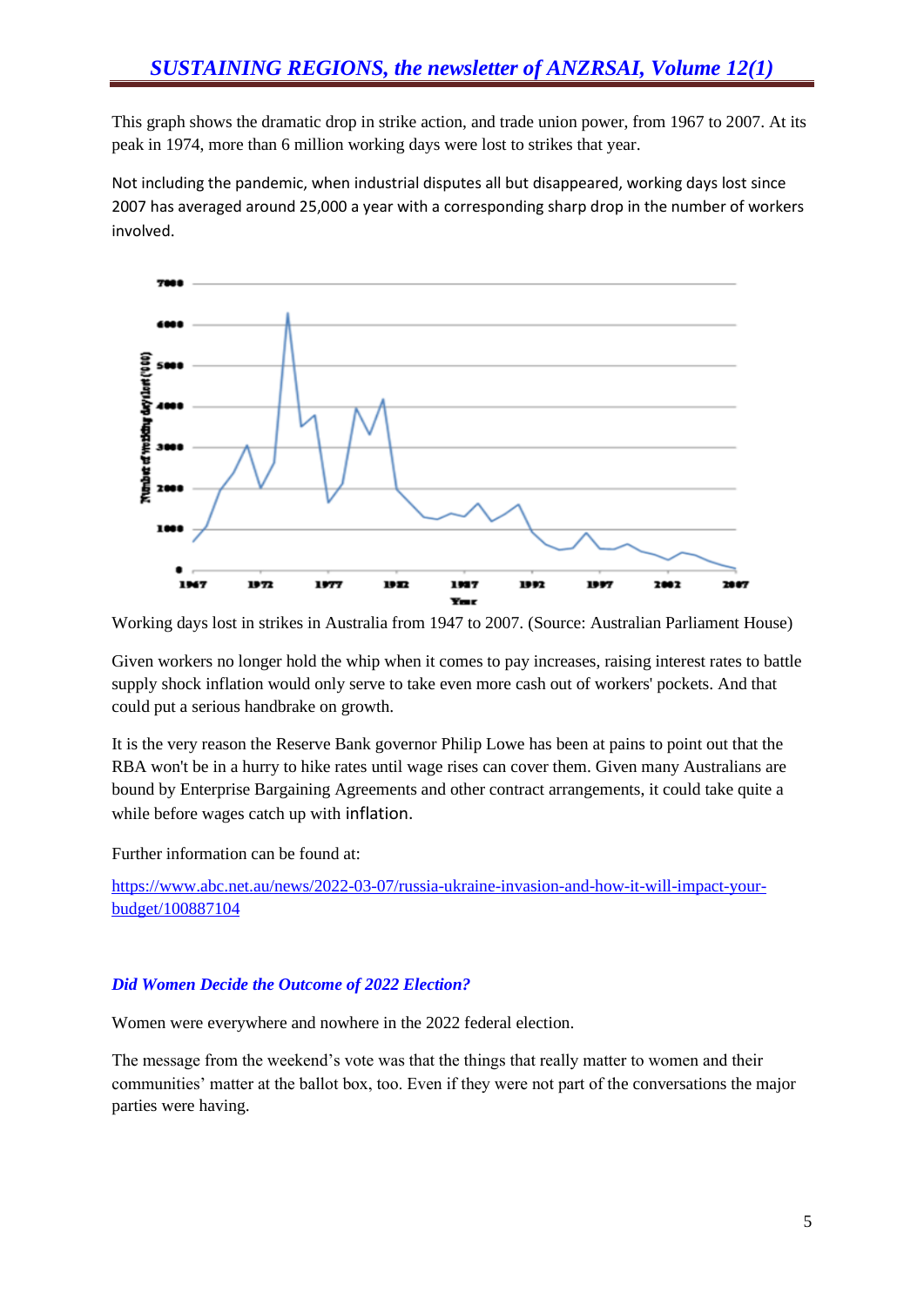We know that women have been trending away from the Liberal Party, for almost 40 years. And we also know polls suggest women care about climate change more than men and of course we know they care about being respected and living in safety.

#### *Women's Vote*

From a yawning pay gap to the lack of diversity in boardrooms, little has since improved for women in the decade since Australia's first female prime minister, Julia Gillard, gave a blistering speech against misogyny that echoed across the world. Gender could now be a key factor in upending a government that holds power by just one seat.

# Many Australian female voters have changed their minds since the 2019 election. Men, not so much.



Note: Voting intentions are based on two-party preference only, with latest poll conducted in week of April 18-24 Source: Roy Morgan

[Source: https://www.bloomberg.com/graphics/australia-federal-election-2022-primer/]

The women's vote is swinging toward Labor after a series of harassment scandals hit the government, ensnaring top ministers.

Many Australian female voters have changed their minds since the 2019 election. Men, not so much.

In a trend that should rattle the Coalition, the decline has been largely and steadily driven by female voters, who could be a decisive force in the vote.

#### *Big wins across the country*

The most conspicuous winners on Saturday night were the so-called teal candidates. From Zoe Daniel and Monique Ryan in Melbourne to Zali Stegall, Sophie Scamps, Kylea Tink and Allegra Spender in Sydney and Kate Chaney in Perth, politics-as-usual is being revolutionised by independent women.

Here we have seen a swathe of well-credentialed professional women secure stunning victories in metropolitan seats that have historically provided the Liberal Party with its power base. This is a trend started by former independent Cathy McGowan in 2013 in Indi. McGowan, who has continued to advise the current crop of candidates, wanted local members who actually listened to their constituents.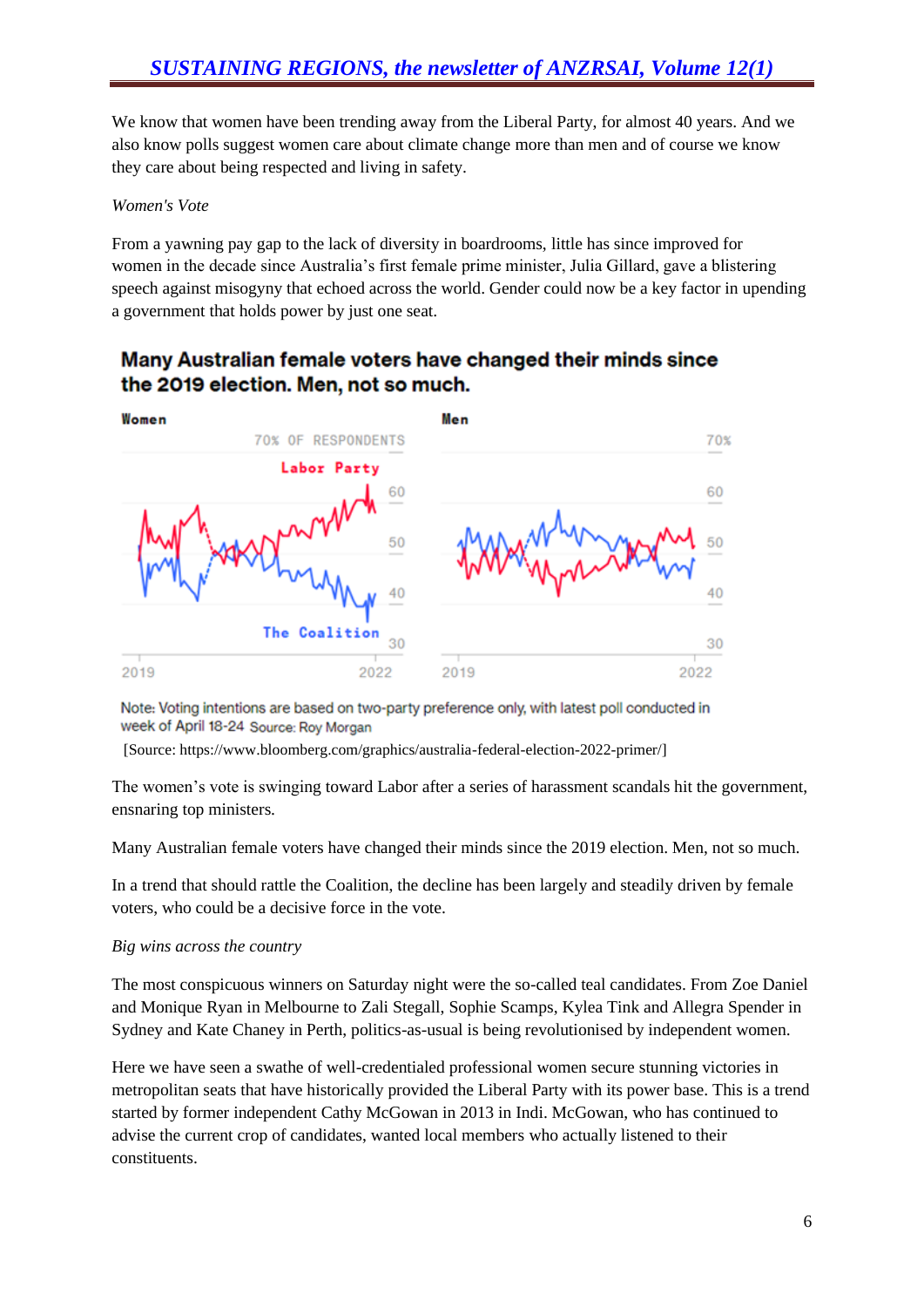The teals made gender equality one of their top priorities, also situating it within an interlinked set of policy positions including anti-corruption and climate change. And they have been rewarded with history-making wins. Their impact on Australia's political scene is already seismic and we're barely 24 hours post-election.

Labor says it is making a "record" \$3 billion investment into women's safety. As part of this, it is pledging \$77 million on consent and respectful relationships education. It will also spend \$157 million for more community workers to support women in crisis and put ten days of domestic violence leave into the National Employment Standards.



[Source: https://www.smh.com.au/politics/federal-election-2022-results]

Policymakers frequently fail to grasp the depth, complexity, and impact of violence on women and children. There are also clear links between women's safety and economic security, including the need to address income support, homelessness, and housing.

The economic cost of violence against women and children is huge, but the policy debate is constantly framed in terms of money spent. We will need to watch this area closely for signs of real progress and lives being saved and better supported.

Moreover, it is clear from this stunted, combative election campaign that our political system needs greater diversity. Many women are running in this election, but only two in ten of the major party's female candidates are running in winnable seats. Both parties have a very long way to go before their party rooms reflect the gender, class and ethnic diversity of contemporary Australia.

Since 1999, Australia's parliament has become less, not more representative of women: we have plunged from 15th in the world to 57th on this measure. In the early 1990s, both major parties had around 11% female MPs: now, the ALP has 47%; the LNP has just 26%.

The ALP used quotas to achieve this shift of brining more women in the parliaments though!

Further information interesting reports can be found at the following links:

[https://theconversation.com/hey-guess-what-guys-women-vote-too-and-they-may-decide-the](https://theconversation.com/hey-guess-what-guys-women-vote-too-and-they-may-decide-the-outcome-of-this-election-182291)[outcome-of-this-election-182291](https://theconversation.com/hey-guess-what-guys-women-vote-too-and-they-may-decide-the-outcome-of-this-election-182291)

[https://www.abc.net.au/news/2022-05-23/women-stormed-2022-federal-election-what-has-labor](https://www.abc.net.au/news/2022-05-23/women-stormed-2022-federal-election-what-has-labor-pledged/101091444)[pledged/101091444](https://www.abc.net.au/news/2022-05-23/women-stormed-2022-federal-election-what-has-labor-pledged/101091444)

[https://www.smh.com.au/national/win-over-white-collar-women-in-the-cities-win-the-election-](https://www.smh.com.au/national/win-over-white-collar-women-in-the-cities-win-the-election-20220518-p5amc3.html)[20220518-p5amc3.html](https://www.smh.com.au/national/win-over-white-collar-women-in-the-cities-win-the-election-20220518-p5amc3.html)

<https://www.bloomberg.com/graphics/australia-federal-election-2022-primer/>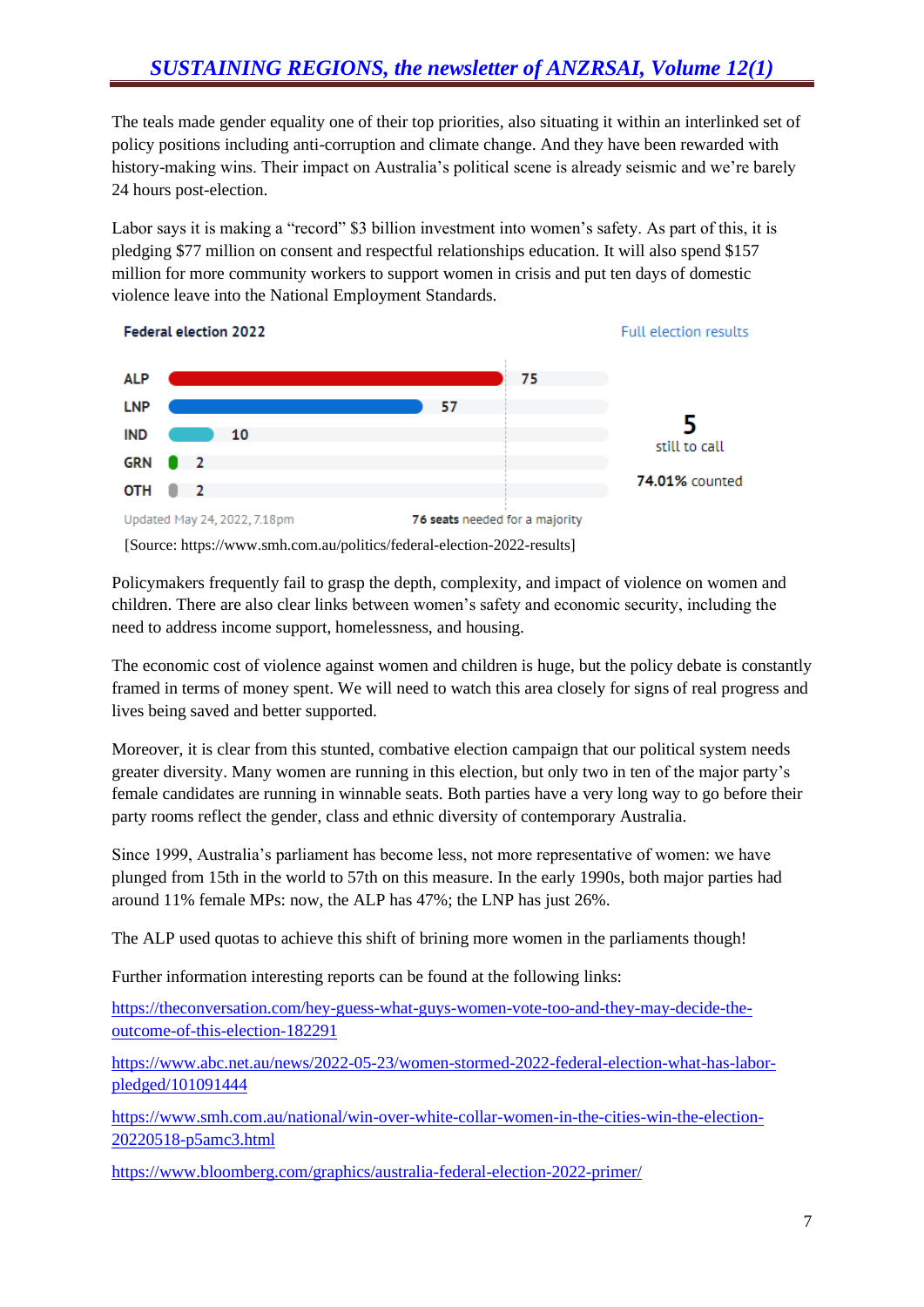# **Commentary**

#### **From the Regional Australia Institute**

#### *Rebalancing of the Nation*

The Regional Australia Institute (RAI) is calling for a rebalancing of the nation. Since launching its consultation paper in March, RAI has been engaging broadly across the nation with industry, government and community stakeholders to bring this to life.

According to the CEO of RAI (Liz Ritchie) – "We want a more dispersed population so that our cities become more liveable, while our regions gain the population that many of them need to thrive into the future. We want regional Australia to sustainably achieve its enormous potential in productivity, increasing the prosperity of the nation. And we want regional towns and cities to boast the services and infrastructure that they need to attract new residents, retain locals and ensure that everyone enjoys the quality of life that Australia, the lucky country, can offer to all Australians."

This is an interesting consultation paper in a different time. Australia is experiencing a dramatic time in its history. The COVID-19 pandemic has impacted our lives and our livelihoods and prompted reflection among many Australians about our values and lifestyles. A shift is occurring, with net migration to regions at its highest level on record as more Australians turn away from city life. The opportunities of a regional lifestyle have been thrown into stark relief as our largest cities frequently shut down due to the pandemic, and as remote working has broadened the horizons of many people. We have an opportunity to seize this unique moment in time, to plan and shape the nation for generations to come.

The paper has stated that for the past 10 years, the Regional Australia Institute (RAI) has been dedicated to providing authoritative and trusted research and policy advice on regional issues. Much of the RAI's focus has been on pushing the boundaries for regional Australia, testing and modelling to see what can be done better and identifying pathways for maximising potential. Several key themes have emerged from the extensive work that the RAI has undertaken over the past decade:

- Our work investigating population growth and mobility has emphasised the importance of the population narrative, both in attracting workforce and skills to regional Australia and in ensuring that Australia does not become a nation of crowded mega-cities.
- Our creation of the regularly updated Regional Jobs Vacancy Map and monthly Regional Jobs Update continues to highlight the availability and quality of jobs in regional Australia.
- The importance of strengthening liveability has emerged from our work on population, workforce and jobs. This relates to the quality of life in regional Australia, including the availability of housing, services and infrastructure.
- Our work has a strong focus on regional economic growth, equipping regions with the knowledge and tools they need to understand their unique opportunities for growth and how to harness innovation to increase their productivity.
- We have researched issues of disaster recovery and resilience seeking to ensure that regional communities and businesses stay strong in a future impacted by climate change.
- We have emphasised the importance of place-based planning and decision-making, calling for an elevation of regional voices and leadership.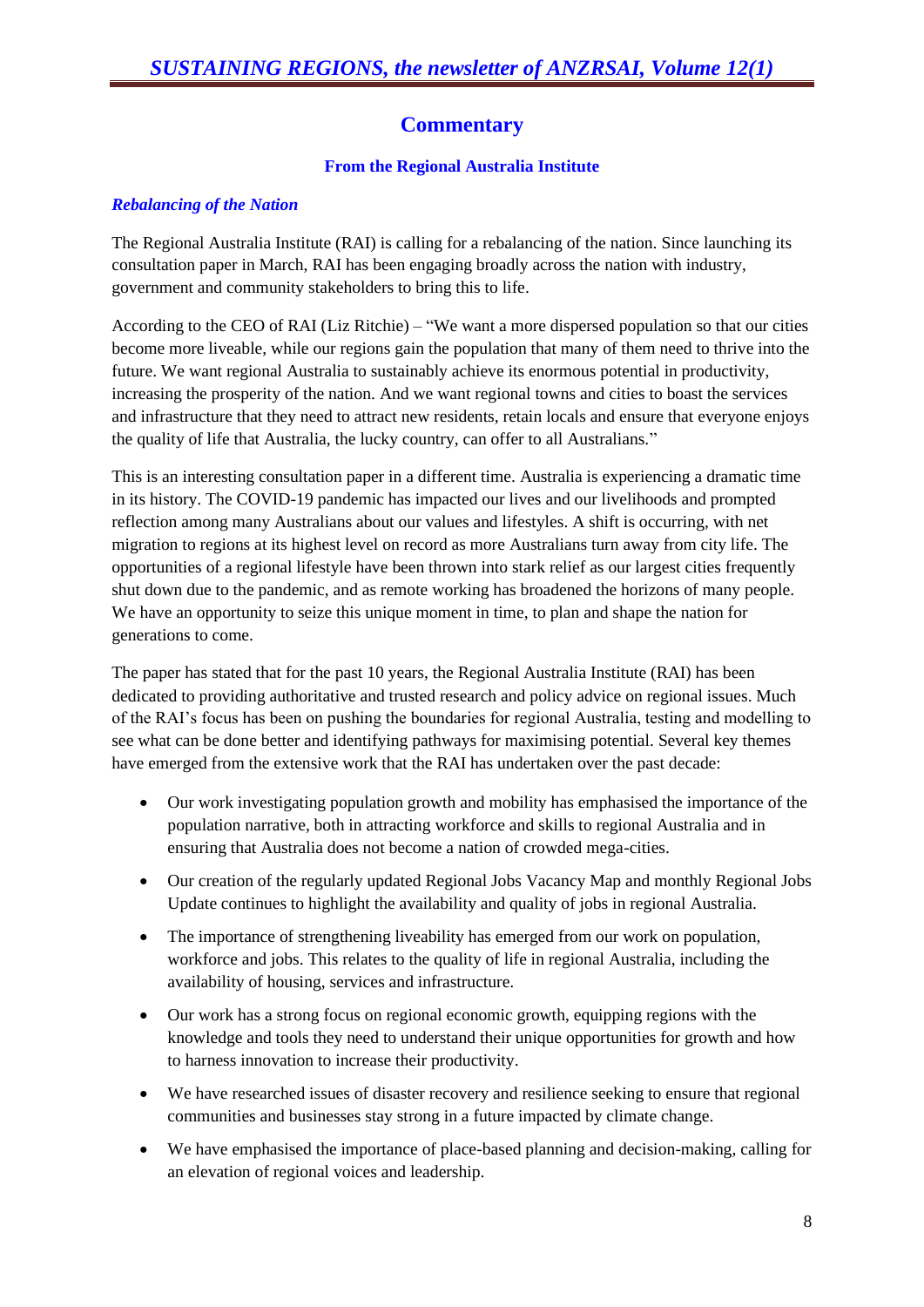All of our research firmly points to the conclusion that Australia will be a stronger, more prosperous nation if our regions are stronger. It shows the enormous potential for regional Australia to optimise its growth, bringing significant benefits to the entire nation and increasing opportunity for all Australians.

Other work from a range of stakeholders around the country also calls for stronger investment in our regions, better planning, and more place-based, targeted solutions to ensure that our regional communities can thrive into the future. Despite the broad acceptance that more can be done to strengthen regional Australia, there remains no single national framework which draws together the various themes which are all necessary to consider, in order to maximise opportunities and fully unlock the extent of regional Australia's potential.

This is a clear void, one which we want to fill by creating a 10-year National Regionalisation Framework which will ensure that our traditionally metro-centric policy-making and investment does not become entrenched, and which provides a set of critical targets and actions to strengthen regional Australia. Regionalisation will create a more equitable, balanced and prosperous future for all Australians, not just those who live within the city limits.

By creating the Framework, the RAI is seeking to lead a shift in mind-set, one in which there is a strong and targeted focus on regional Australia. We believe that regionalisation will create a lasting legacy, with the potential to shape the nation for future generations.

#### **Key promises in the report:**

- ❖ The Framework will serve to define and describe agreed areas of focus which, if implemented, will lead to a stronger regional Australia and a stronger nation.
- ❖ The Framework will be a point of reference on regionalisation for policy makers, industry and community leadership.
- ❖ It can guide governments, industry, business, and community on impactful actions to maximise the economic and social potential of Australia's regions.
- ❖ It will serve as a reference for further planning, policy, investment, and growth.

#### Detailed information can be found at:

[https://www.regionalaustralia.org.au/common/Uploaded%20files/Files/Regionalisation-Consultation-](https://www.regionalaustralia.org.au/common/Uploaded%20files/Files/Regionalisation-Consultation-Paper-DIGITAL.pdf)[Paper-DIGITAL.pdf](https://www.regionalaustralia.org.au/common/Uploaded%20files/Files/Regionalisation-Consultation-Paper-DIGITAL.pdf)

#### *Building the Good Life Foundations of Regional Housing*

Regional Australia is experiencing a moment in history like no other. In the decade to 2020, its population grew by an average of 76,500 people per annum. A life in the regions is now more attractive than ever before.

However, as millions of Australians either choose to stay in the regions, or make the move, this surge in popularity brings with it growing pains that need to be addressed to accommodate the changing population trajectory in this country.

With more than 84,000 jobs advertised in March 2022 – yet another record broken – regional employers are looking for staff and they need appropriate housing to accommodate them.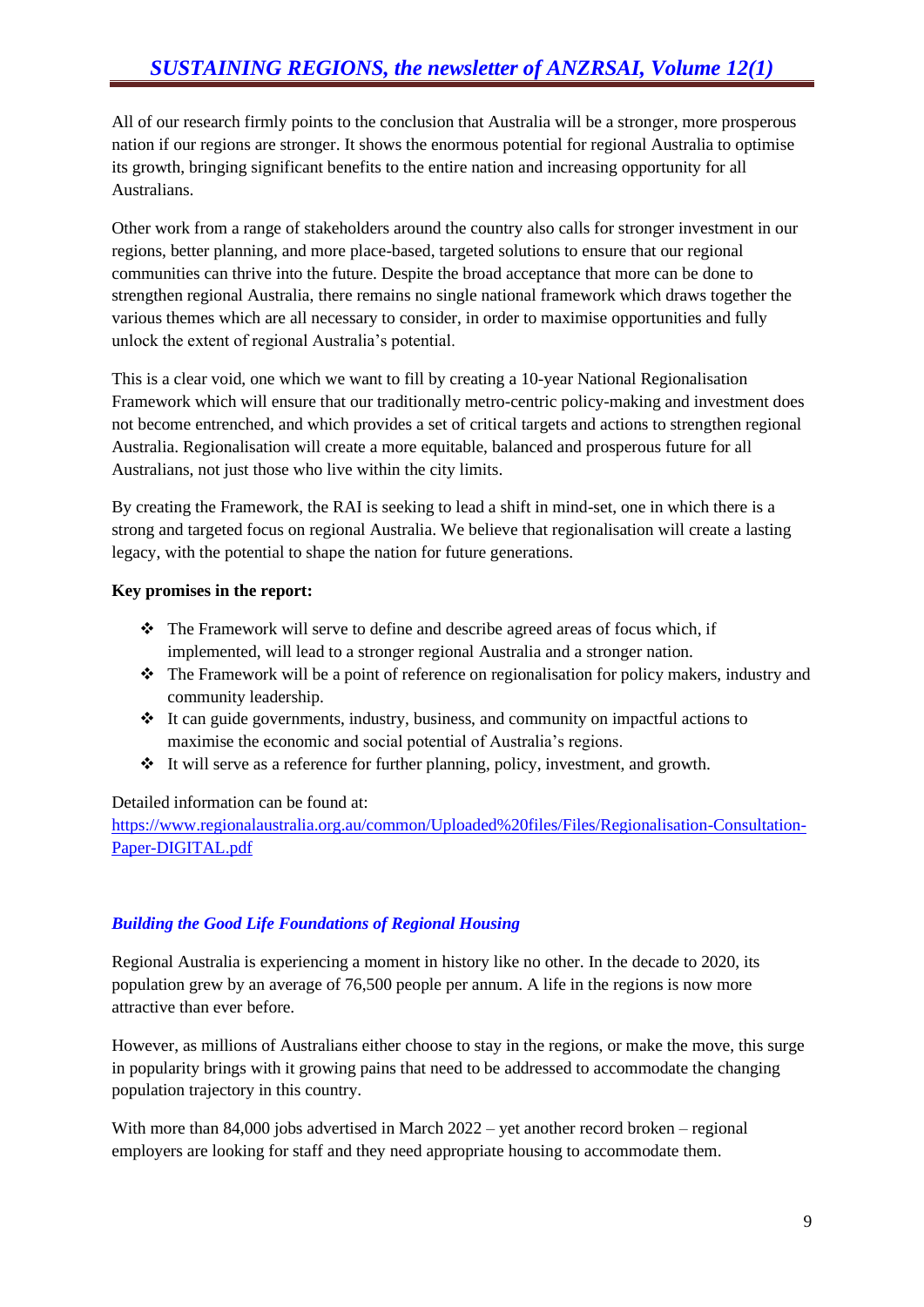This document, Building the Good Life: Foundations of Regional Housing, aims to assist policymakers, industry and regional leaders to establish placed-based initiatives rather than take a 'one-size-fits-all' approach to address the current pressures being felt in many regions.

This report summarises a multi-stage project undertaken by a team at the University of South Australia for the RAI's Intergovernmental Shared Inquiry Program in 2021-22 led by Professor Andrew Beer, a leading expert on housing in Australia. Using key statistical data, the analysis found six clusters of housing markets, five of which are predominantly rural and regional markets. The six groupings are:



[Source: https://www.regionalaustralia.org.au/]

Further information can be found at the links:

<https://www.regionalaustralia.org.au/libraryviewer?ResourceID=96>

#### *From Brookings*

*Superstars, rising stars, and the rest: Pandemic trends and shifts in the geography of tech*

Mark Muro and Yang You (March 2022)

[https://www.brookings.edu/research/superstars-rising-stars-and-the-rest-pandemic-trends-and-shifts](https://www.brookings.edu/research/superstars-rising-stars-and-the-rest-pandemic-trends-and-shifts-in-the-geography-of-tech/)[in-the-geography-of-tech/](https://www.brookings.edu/research/superstars-rising-stars-and-the-rest-pandemic-trends-and-shifts-in-the-geography-of-tech/)

Technology industries hold out the potential for decentralized economic vitality. However, for decades, tech has remained highly concentrated in a short list of coastal "superstar" cities—places such as San Francisco, Seattle, and New York.

More recently, though, the rise of remote work during the COVID-19 pandemic has spawned new hopes for the spread of tech jobs into the U.S. heartland. Given that possibility, this report probes the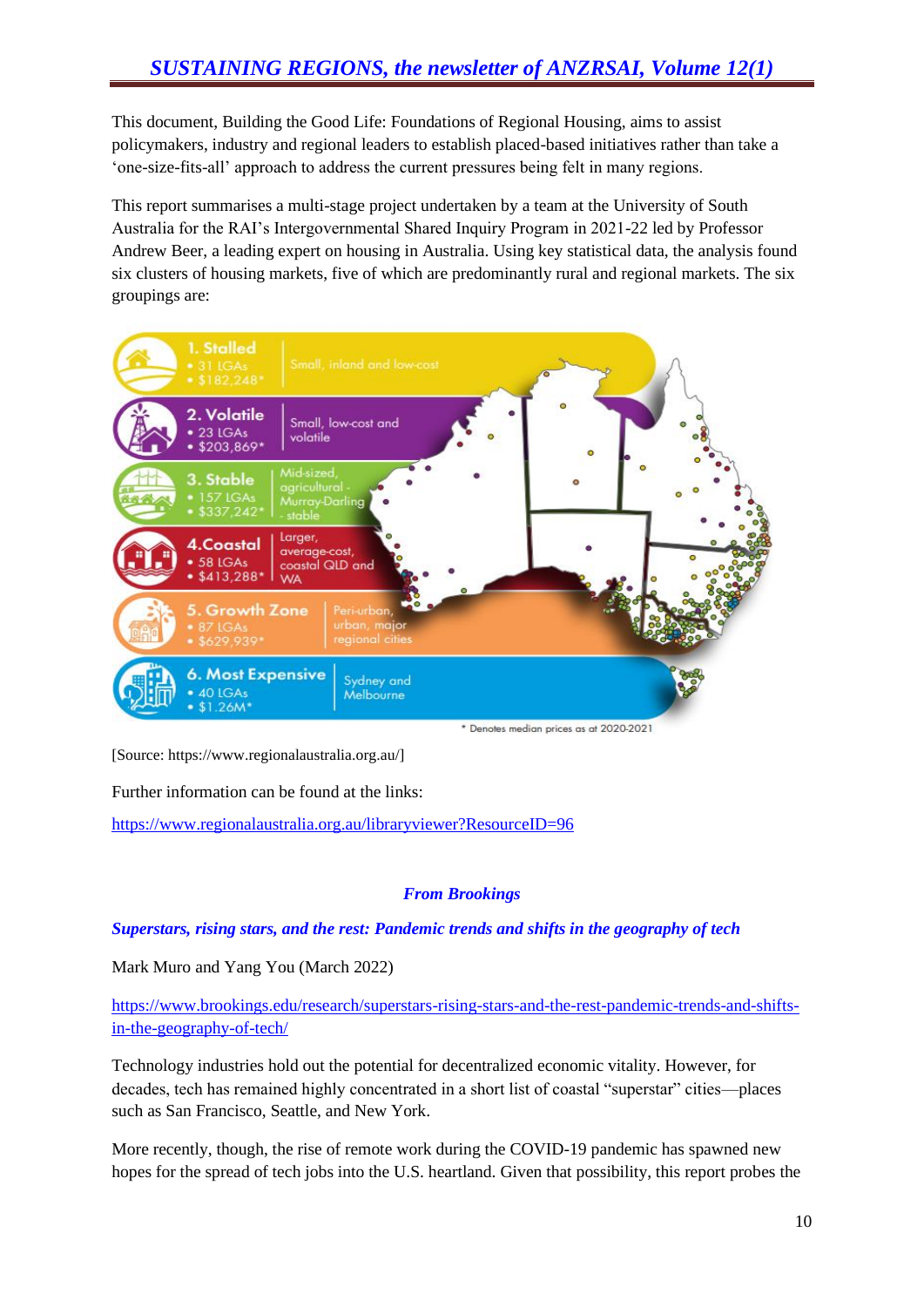latest trends in the geography of tech over the past decade and through the pandemic. Specifically, the analysis examines detailed employment data as well as location-specific job postings to assess local and national hiring trends. Data on firm starts is also examined. Among the findings are:

- **Growth in key tech industries has been rapid and resilient in the last decade, including through the pandemic**. Software publishing and other information services have led the way.
- **The tech sector has until recently been concentrating, not decentralizing**. Prior to the pandemic, tech was adding jobs across much of America, but it wasn't really "spreading out" in terms of more cities increasing their shares of the sector's jobs. Instead, coastal "superstars" like the Bay Area and Seattle predominated.
- **With that said, the pandemic years seem to be distributing somewhat more tech activity into a wider set of places**. This shift does not represent a massive reorientation of tech work into the heartland during the pandemic. However, the data in this report shows that employment growth slowed in some of the biggest tech "superstars" and increased in other midsized and smaller markets, including smaller quality-of-life meccas and college towns.

Significant findings point to continued pandemic-related decentralization. Specifically, the superstar metro areas' share of unique tech sector job postings—which had begun to decline in the prepandemic period—has slipped further in the last two years as postings declined from roughly 40% in September 2016 to about 31% in December 2021 (refer to fig. 5.1).



[Source: https://www.brookings.edu/]

On the other hand, job postings in the rising star cities have increased as a share of U.S. tech postings—from 14.5% in September 2016 to 16% at the end of 2021—hinting at new activity in nonsuperstar metro areas (refer to fig 5.2). Rising star cities with particularly vibrant growth in hiring ads during the pandemic include Denver and Miami. What's more, other metro area tech ecosystems beyond the superstars and rising stars—including increasingly dynamic centres such as Phoenix and Houston—have seen increases in their shares of the nation's tech sector job openings.

A likely better local strategy for promoting connection will be to focus on the basic block-andtackling of building out homegrown tech ecosystems that are compelling to firms, entrepreneurs, and workers. This includes the hard work of:

- Building authentic, differentiated tech clusters
- Developing a skilled, abundant, and diverse digital workforce
- Providing excellent broadband connectivity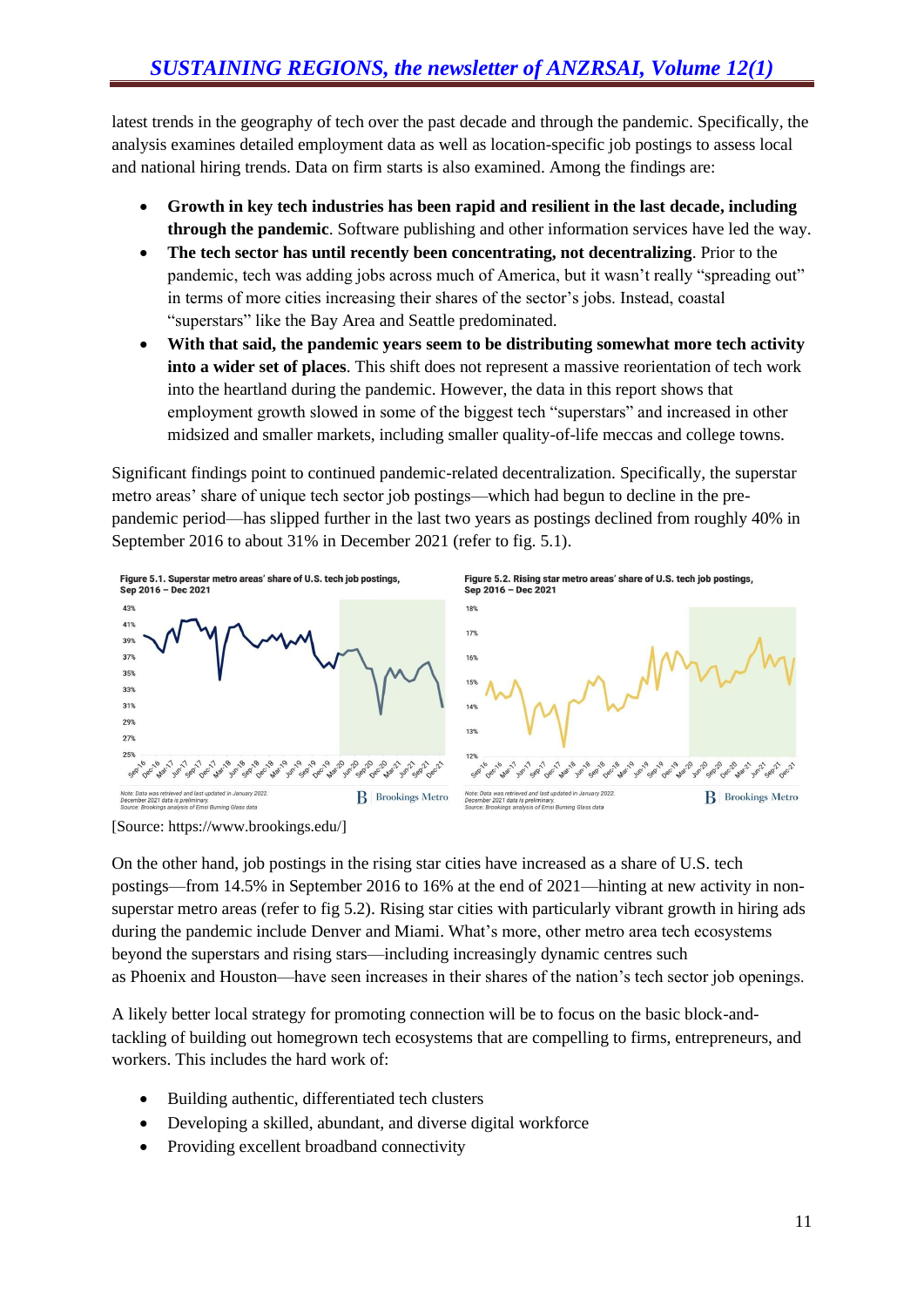- Cultivating a vibrant tech community with plentiful networking opportunities and acceleration programs
- Crafting an excellent quality of place, complete with top-notch schools; parks and greenspace; bike lanes; and coworking spaces

It is also important for communities is thinking about how to manage the growth that will follow the arrival of hundreds of relocating tech workers who hail from areas that previously struggled with growth-related quality-of-life issues.

Overall, the pandemic years have raised the promise of tech decentralization through remote work and new siting decisions. However, the continued dominance of tech's long-standing hubs ensures that the "rise of the rest" won't happen easily, or by itself. The nation, states, and regions themselves will need to help it along.

This report's findings have implications for regional development in the US, perhaps could be useful to do similar research in Australia. ANZRSAI may be able to advocate for regional cities developments in this context.

#### *What is happening in Pakistan's continuing crisis?*

#### Madiha Afzal (May 2022)

Even by the standards of Pakistan's perpetually unstable politics, the last ten weeks in the country have been exceptionally turbulent. Pakistan has a new government as of April 11 after Imran Khan was forced out via a vote of no confidence. The weeks leading up to the vote, from the filing of the motion on March 8 to the vote on April 10, were dramatic and full of intrigue. Now, the country is in economic and political crisis. Shahbaz Sharif's new government has been in a state of decision paralysis and is struggling to find its footing, while the ousted prime minister is leading rallies across the country attacking the government's legitimacy and calling for fresh elections. At the same time, Pakistan is also in the grip of an acute climate emergency. It's not only political temperatures that are spiking: an unprecedented heat wave has enveloped Pakistan for weeks.

The Fall of Khan's Government: Crucial to the current crisis is understanding how Khan's government fell. While Khan was Pakistan's first prime minister to be ousted via a no-confidence vote, he joined each of his predecessors as prime minister in not lasting five years — the length of parliament's electoral term — in office. Pakistan's major opposition parties had been clamouring for Khan's exit since he came into office — calling him "selected" by the military as opposed to "elected" — and had formed an alliance, the Pakistan Democratic Movement (PDM), in the fall of 2020 for that purpose. This spring, the opposition gained traction. On the surface, the opposition blamed governance and economic failures under Khan. But the underlying reason their manoeuvres were successful was that Khan had lost the support of Pakistan's military, which helped him rise to power.

Several factors were responsible for the fracture between Khan and the military, who previously had functioned on a much-touted "same page." The biggest was an impasse over the transfer of the director general of the Inter-Services Intelligence (ISI) in October 2021. Khan refused to sign off on the director general's transfer, already approved by the military, for weeks. The then-ISI chief was a Khan loyalist, and speculation was that Khan wanted him to be around for the next election (or perhaps even to appoint him the next army chief).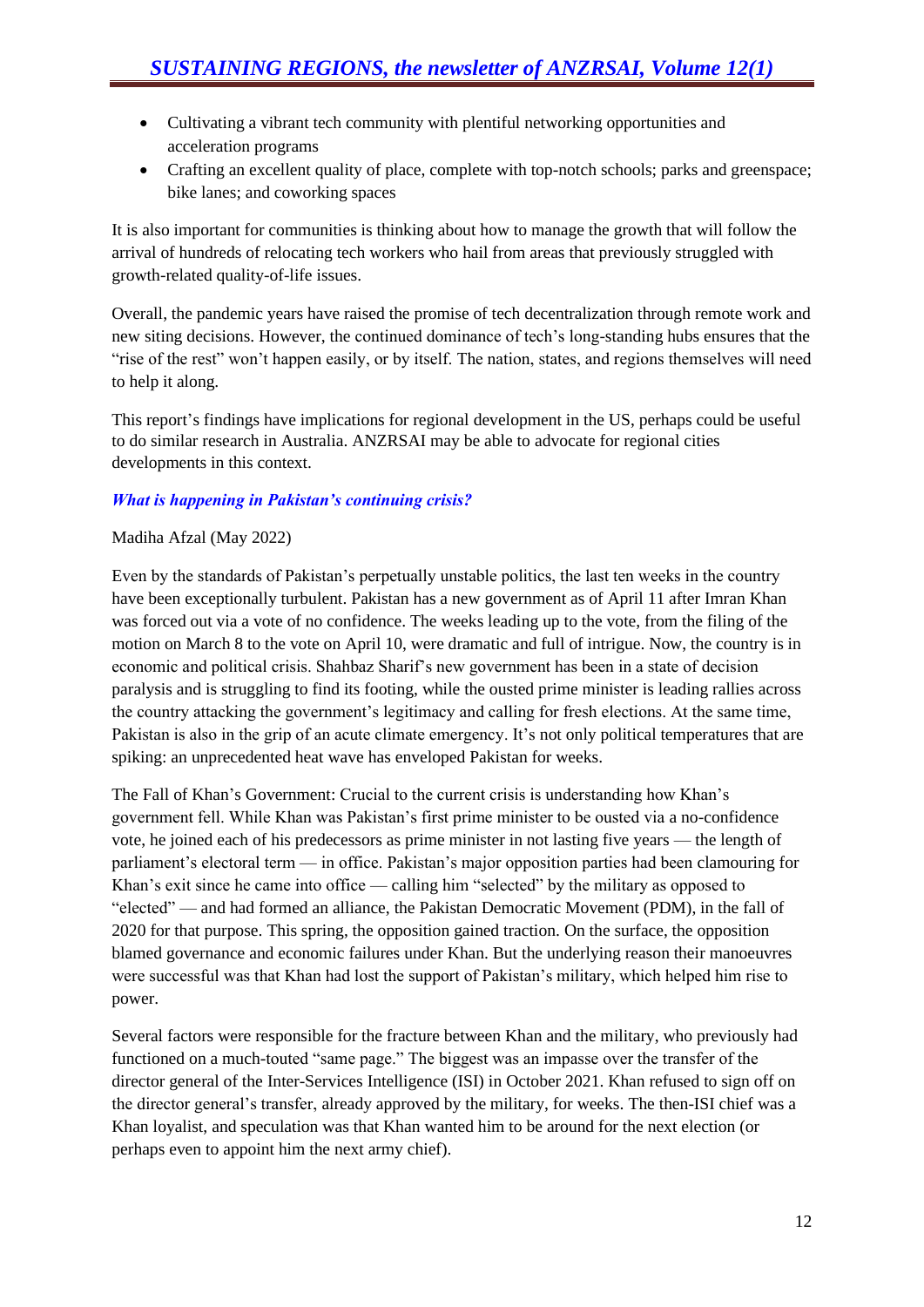Once Khan lost the military's support — though the military said it had become neutral — space was allowed to the opposition to make their moves. Two small parties allied with Khan in the ruling coalition switched to the opposition, enough to deprive him of his razor-thin majority in the National Assembly.

Khan hatched a conspiracy theory to blame for his government's collapse — alleging, without evidence, U.S. "regime change" for following an "independent foreign policy," and claiming "local abettors" were responsible — claims that Pakistan's National Security Committee has rebuffed. But Khan and his allies have also alluded to the military being responsible for his exit — sometimes in veiled language and sometimes pointing fingers more directly at the "neutrals," as they now refer to the military. In so doing, they are testing the limits of political confrontation with the military, receding only when it pushes back on their claims.

Read the whole article here at: [https://www.brookings.edu/blog/order-from-chaos/2022/05/20/what](https://www.brookings.edu/blog/order-from-chaos/2022/05/20/what-is-happening-in-pakistans-continuing-crisis/)[is-happening-in-pakistans-continuing-crisis/](https://www.brookings.edu/blog/order-from-chaos/2022/05/20/what-is-happening-in-pakistans-continuing-crisis/)

#### **From University of Sydney, the Warren Centre for Advanced Engineering**

#### *Digital Energy Systems – Challenges, Opportunities and Technologies*

The Warren Centre has recently released a white paper for the communities. A quick summary of this report follows.

Australia is at the forefront of the uptake of distributed energy resources (DER) globally. According to the Australian Energy Market Operator (AEMO), power supply will consist mostly of renewable energy sources by 2040, with more than 20% coming from smallscale DER.

The objective of this white paper is to provide a better understanding of the current digital energy systems landscape as reviewed by leading University of Sydney researchers, industry and business partners including The Warren Centre and Nokia. It assesses the current situation and looks toward the future to identify where and what sort of challenges are likely to arise. It aims is to trigger further collaboration between the research community, industry and government agencies, as Australia seeks to find an effective, integrated solution to the nation's distributed energy resources.

**Challenges**: The challenge is to harness this intermittent energy. Today home solar owners in Australia are paid about 10 cents/kWh for electricity they export to the grid, but the retailers sell it for 30+ cents. There are two huge opportunities. Firstly, there is the commercial opportunity. The financial gap is huge. Can we manage this exported solar and distribute it to local customers? Who will manage it? What is needed to make this new exchange of electricity work and create a new 2-way market?

Secondly, rooftop solar generates power on demand side of the power meter. The emerging issue is low demand associated with overvoltages and reverse power flows, not peak demand as in conventional grids. However, if these sources of power are controlled, they can actually balance the network. Network companies can only manage the rapid uptake of rooftop solar by curtailing existing rooftop solar generation and preventing new connection, which is against the interest of prosumers.

The current demand response practices, that use flexible loads can shift demand by a few hours to reduce peak demand. However, these shift practices often do not consider the end users' comfort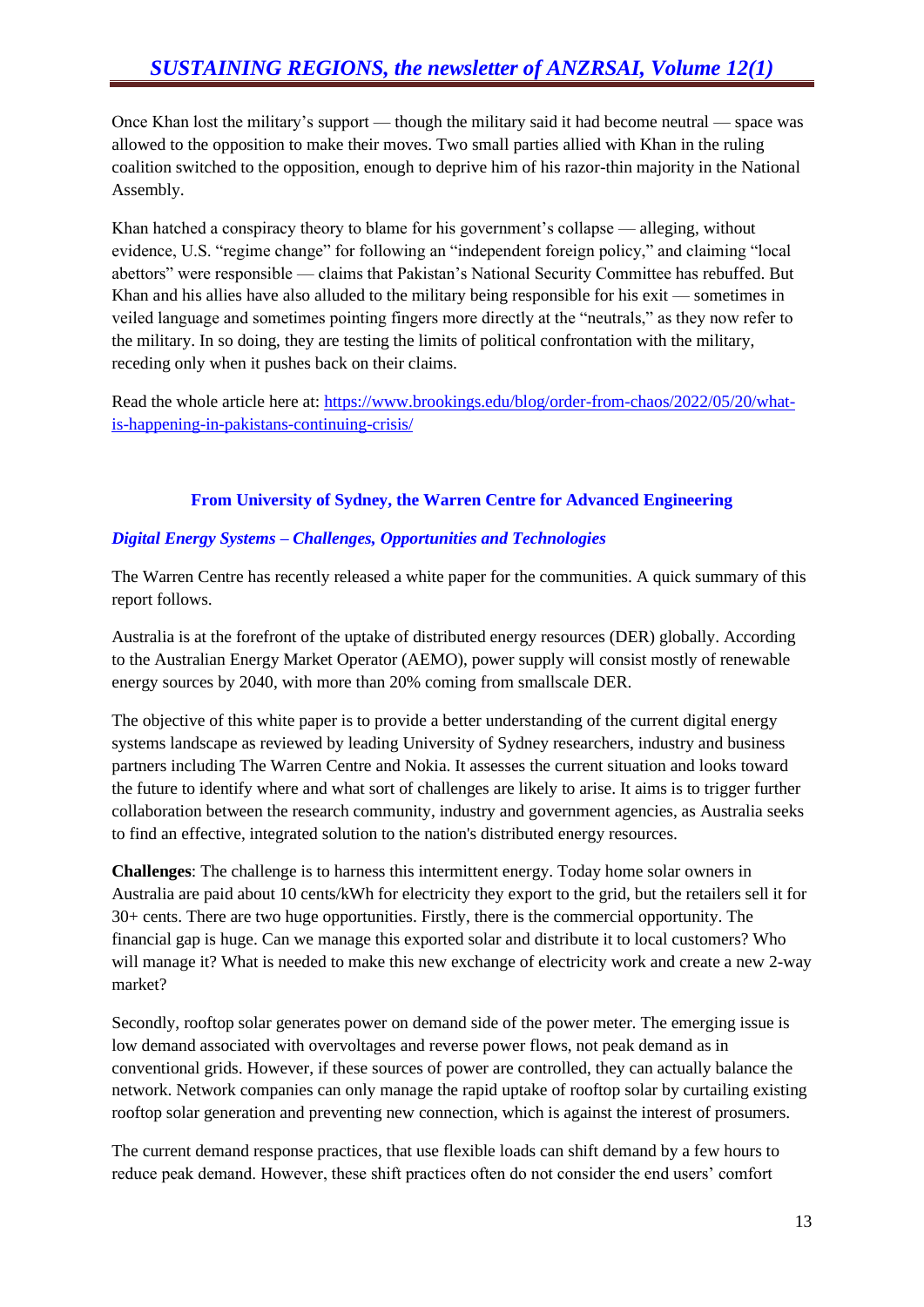requirements. Regardless, an increasing number of new rooftop solar installations come with battery storage. Battery storage, coupled with an intelligent energy management system (EMS), can effectively decouple energy and power consumptions, which preserves prosumer prerogative and privacy by allowing them to manage their own energy.

Using demand response for system operation is now possible at a new level. However, achieving the full potential requires aggregating DER into virtual power plants (VPPs). The existing VPPs that directly control individual batteries to achieve demand response allow the VPP operator to improve its position in the wholesale market.

**Opportunities**: To enable a proper two-sided market where VPPs both trade in the wholesale market and offer network support services, the DER aggregation problem needs to be formulated as an optimisation problem, akin to economic dispatch used in the wholesale market. To solve the problem and address privacy issues, a distributed approach is needed.

The distributed aggregation approach distributes the computation burden among prosumers agents where prosumers solve their own energy management problem and iteratively exchange messages with the aggregator until convergence. While this approach is feasible computationally, it does require a communication network with sufficient latency, reliability and bandwidth.

**A framework**: Changes are also required in the regulatory framework to support a future two-way market. Network companies do not have a contractual relationship with customers to manage their dispatchable solar electricity. If they were to use prosumer-owned DER for-network support, the regulatory framework would need to shift from the current regulated cost-plus compensation model towards a model that encourages the provision of new products and services. To realise these opportunities, network companies will need to work together with DER aggregators and retailers to facilitate distribution energy markets with full prosumer participation. The newly developed market platforms will enable the monetisation of new products and services across the value chain.

Finally, the report states that an unprecedented opportunity exists for the Australian energy sector to decide on how it will transform to meet the current and future market needs. Change will no doubt be disruptive, but it will occur, as it did with new business models in other industries such as transportation, accommodation, and finance. Change is in fact already occurring in the sector. This paper is a high-level summary of the plans for change. We invite you to join us on this journey for change.

Further details are available at:

<https://www.sydney.edu.au/engineering/industry-and-community/the-warren-centre.html>

#### **From the Gulbali Institute of Agriculture, Water and Environment (CSU)**

#### *Charles Sturt launches the Gulbali Institute*

The Gulbali Institute of Agriculture, Water and Environment was launched at Charles Sturt in Wagga Wagga, with an emphasis on growing research and embodying the Gulbali namesake of 'to understand country'.

• Charles Sturt has launched the Gulbali Institute of Agriculture, Water and Environment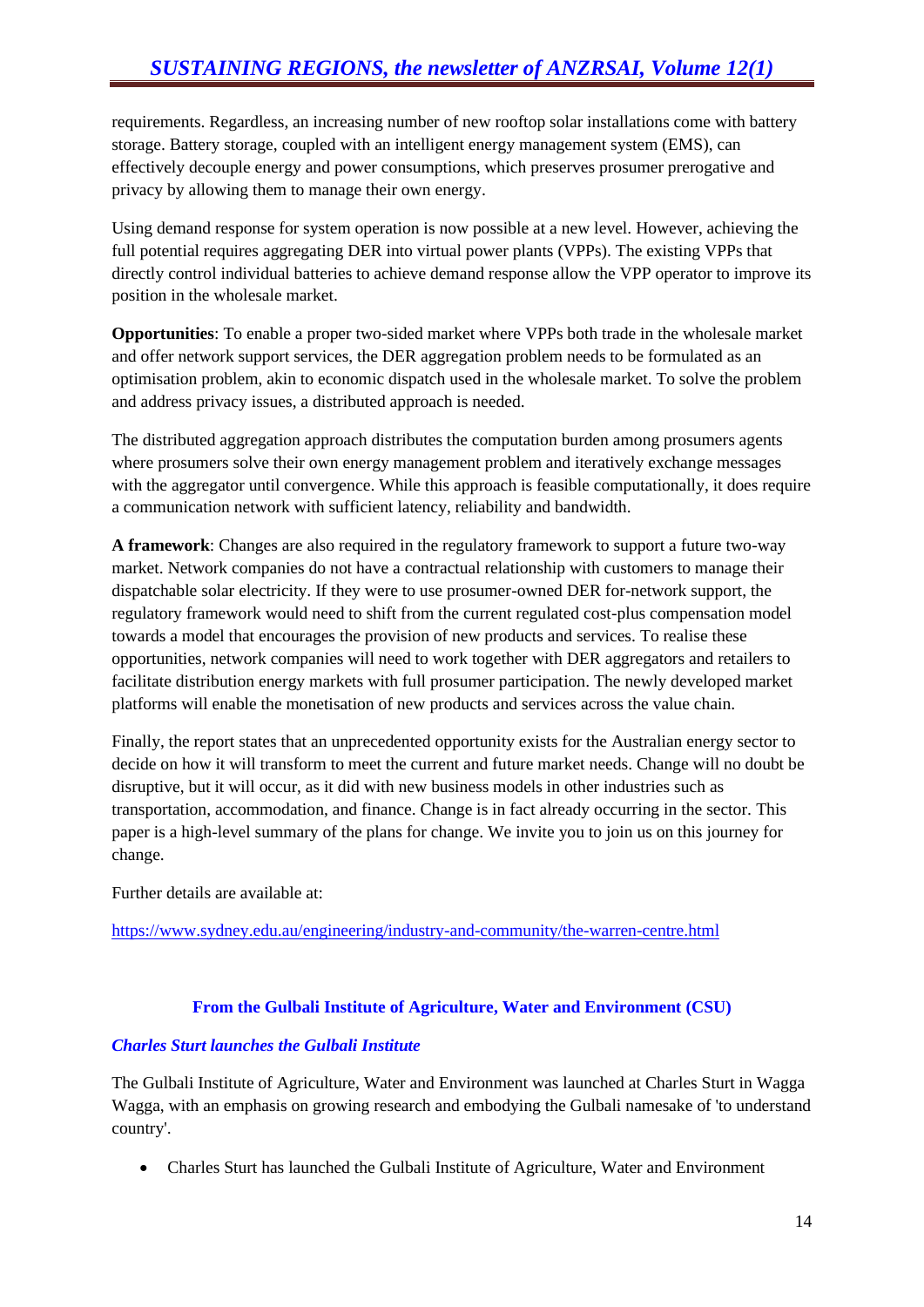- The Institute will assist with the University's goal of growing research by 2030, focusing on climate change, bushfire, biosecurity, water management and more
- The Institute's name comes from the Wiradjuri phrase 'Gulbali ngurambang', which translates as 'to understand country'

Charles Sturt University has launched the Gulbali Institute of Agriculture, Water and Environment (Gulbali Institute) highlighting a commitment to working with First Nations people in research and education and driving benefits across Australia and globally.

The Institute will generate world-class research to optimise agricultural systems and production, improve the health of freshwater ecosystems and enhance biodiversity conservation.

Charles Sturt Vice-Chancellor Professor Renée Leon said the Gulbali Institute will help the University achieve the research goals it has set as part of the University Strategy 2030.

"The launch of the Gulbali Institute is an important milestone building on our strengths in applied research in agriculture, water and environment," Professor Leon said.

"Impactful research is one of the cornerstones of the University's standing as Australia's leading regional university and we're focused on delivering outcomes that will foster prosperous regional communities."

Agriculture, water and environment, in addition to the fields of regional health, and cyber security and data science, has been targeted for strategic investment by the University.

The Institute's name is derived from the Wiradjuri phrase 'Gulbali ngurambang', which translates as 'to understand country', reflecting the University's intent for impactful research to build knowledge and understanding in agriculture, water and environment.

Charles Sturt University Vice-Chancellor's Chair of Australian-Indigenous Belonging Professor Stan Grant Jnr said the University and First Nations groups and individuals had worked together in naming the Institute.

"In accepting the name 'Gulbali' for this Institute, the University is showing its commitment to increasing First Nations access and participation in education and research," Professor Grant Jnr said.

"It respectfully acknowledges the importance First Nations people place on the understanding of Country and this will be embedded in future research projects and practices."

Charles Sturt Deputy Vice-Chancellor (Research) Professor Mark Evans said the Institute will build on existing partnerships and complement other major initiatives at Charles Sturt in the Riverina.

"The launch of the Gulbali Institute is a call to action for champions of regional Australia – researchers, students, and collaborators – to co-design research to solve core challenges in areas such as climate change resilience, bushfires, farm productivity, biosecurity, the wine sector and environmental and water management," Professor Evans said.

Further details are available at: [https://news.csu.edu.au/latest-news/charles-sturt-launches-research](https://news.csu.edu.au/latest-news/charles-sturt-launches-research-institute-with-focus-on-agriculture,-water-and-environment)[institute-with-focus-on-agriculture,-water-and-environment](https://news.csu.edu.au/latest-news/charles-sturt-launches-research-institute-with-focus-on-agriculture,-water-and-environment)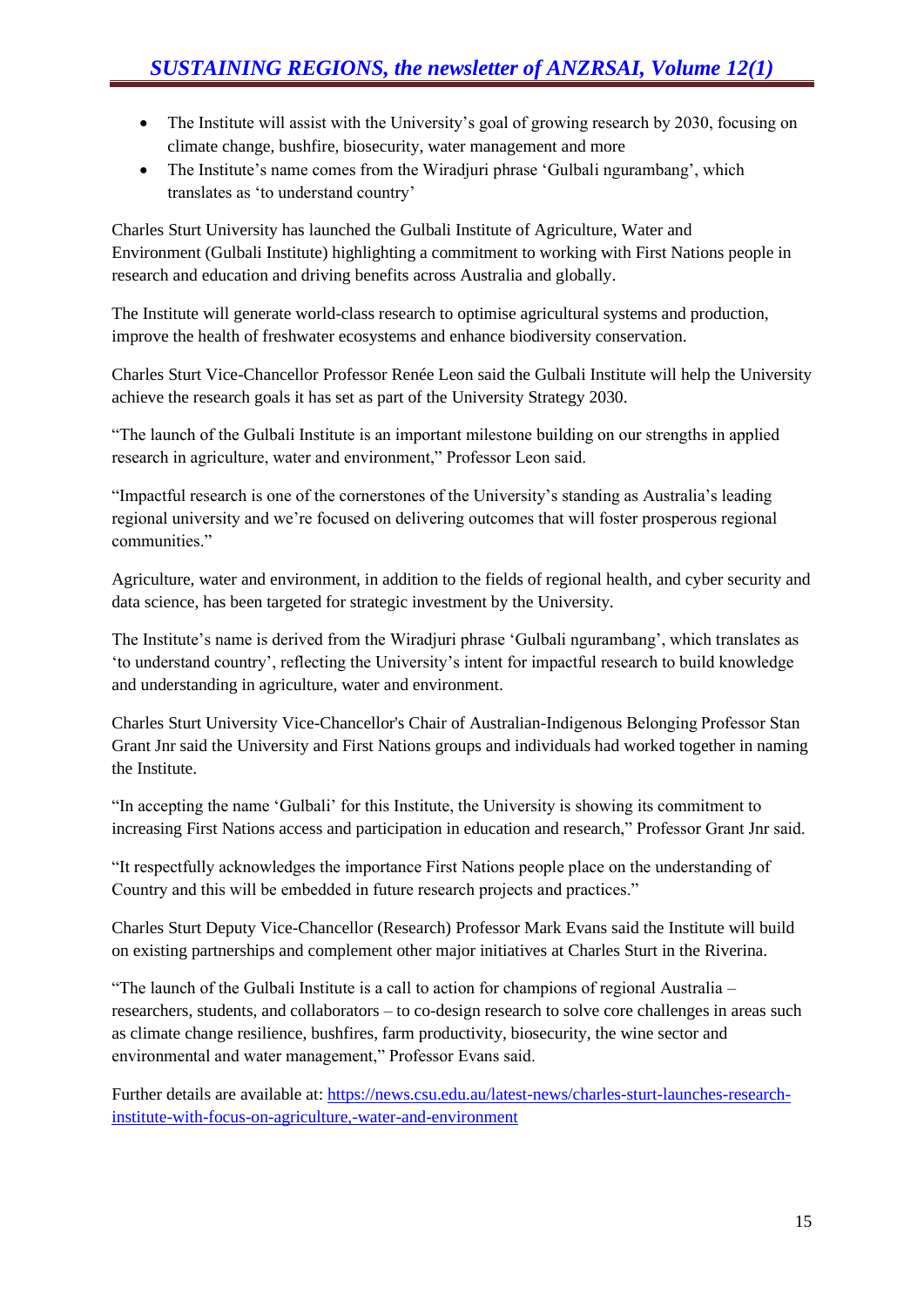#### *RFQ Carbon Farming Capacity Building Needs*

The NSW Treasury Office of Energy and Climate Change is seeking a service provider to assist with undertaking a market scan of: existing attitudes to carbon farming in NSW; opportunities, gaps and future direction/needs of capacity building, learning, training and guidance materials for NSW farmers in relation to carbon farming, land-based carbon abatement and sequestration activities; and if this recognises and supports consideration of carbon farming co-benefits e.g. nature-positive farming, indigenous and cultural outcomes.

This project contributes to the NSW Primary Industries Productivity & Abatement Program - Focus Area 2, Action 5 – Capacity Building. This market scan project is focused solely on the agriculture sector.

Full details of the project requirements are in the attached statement of requirements for a request for quote for research in relation to carbon farming capacity building needs in NSW. This work is for the NSW Government's Primary Industry Productivity and Abatement Program (PIPAP).

A report has been recently released "Growing NSW's primary industries and land sector in a low carbon world" by NSW Department of Planning and Environment (March 2022). A quick summary follows.

The NSW Government is leading the way in the race towards net zero emissions. Its Net Zero Plan Stage 1: 2020-2030 (the Plan)1 sets out the State's ambitious agenda to reduce emissions by 50% by 2030 on 2005 levels and achieve net zero by 2050. The Primary Industries Productivity and Abatement program (the program) is an integral element of the Plan. It focuses on major opportunities to reduce emissions across the NSW primary industries and land sector.

As the world decarbonises, the primary industries and land sector is facing a unique combination of factors:

- Increasing concern about environmental, social and governance (ESG) performance across the supply chain, by the investment community and from consumers;
- Significant appetite from within the sector to act on climate change and benefit from abatement opportunities; and
- Growing interest from the finance sector to pursue nature-positive, low emissions practices that improve returns and reduce risk.

The sector is well positioned to meet changing market demand and seize the opportunities presented through improved productivity, access to finance and the generation of new revenue streams through carbon markets. At the same time, there is growing recognition of the high rate of depletion of natural capital, and the impact that this will have not just on our natural world, but on our economic future.

The NSW Government will invest \$125 million to support land managers in taking on-ground action, to develop data, metrics and environmental markets, and to help producers meet the growing interests in ESG performance from consumers, the supply chain and the investor community.

This will ensure the sector can thrive in a low carbon world, while also enhancing NSW's natural capital. The program has 3 focus areas:

• **Developing market and industry foundations** – \$52 million to develop trusted and transparent data, metrics and frameworks to underpin strong market activity;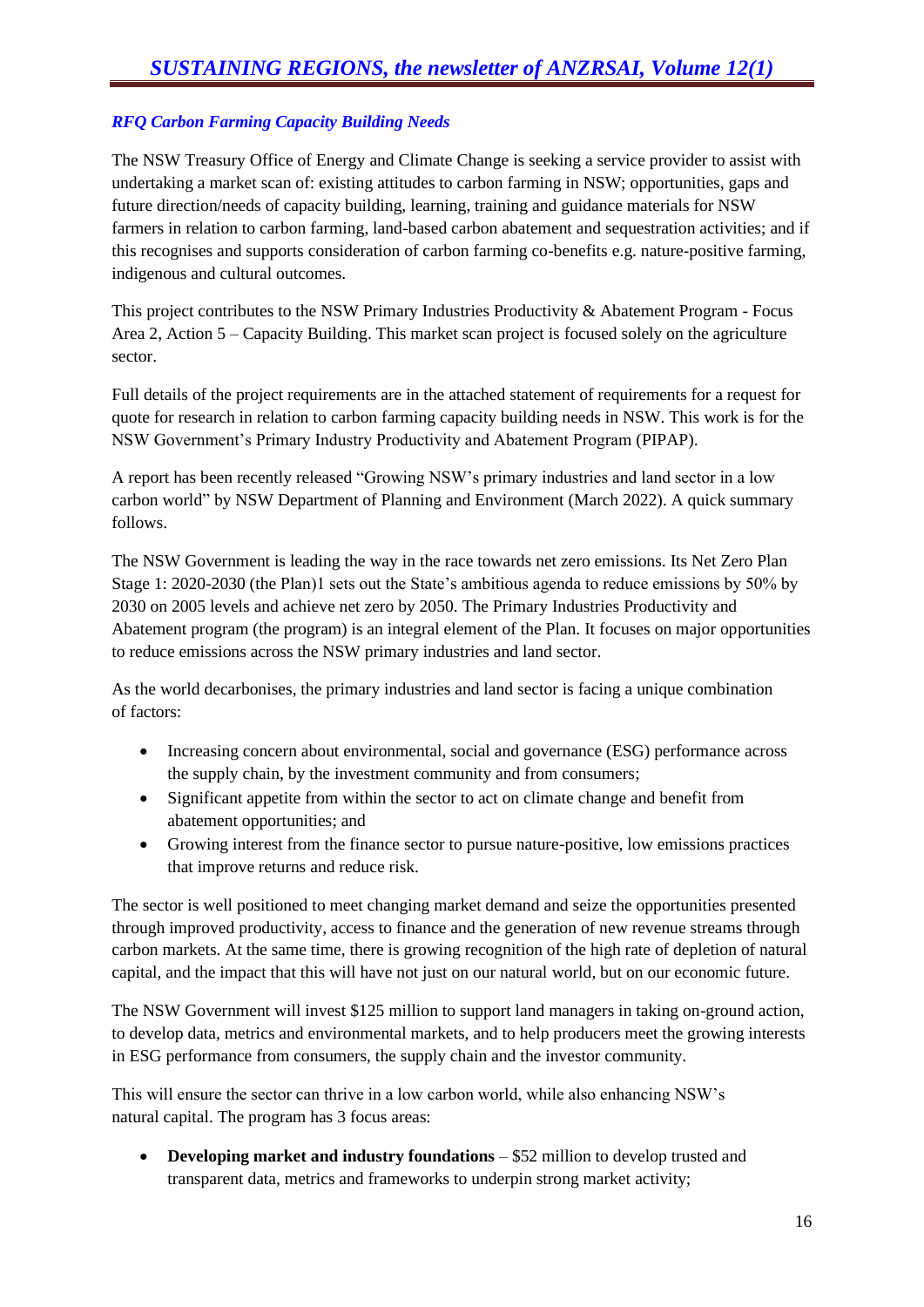- **Building critical mass and capacity** \$72 million to incentivise land managers to take early action on high priority areas and build carbon management and emissions abatement capacity and expertise; and
- **Accelerating finance for natural capital and low carbon farming** \$1 million to initiate work with the financial sector to help finance nature-positive and low emissions practices by farmers and land managers.

The first focus area lays a strong foundation, providing the evidence for action and investment. The second focus area builds confidence and skills, demonstrating how to take real on-ground action. The third focus area aims to unlock finance, linking strong environmental performance to good economic sense. Together these investments will support farmers and land managers to reduce emissions and access environmental markets while optimising productivity and seizing new market opportunities.

For more information please read at:

[https://www.energysaver.nsw.gov.au/sites/default/files/2022-](https://www.energysaver.nsw.gov.au/sites/default/files/2022-05/Growing_NSWs_primary_industries_and_land_sector_in_a_low_carbon_world_May_2022.pdf) [05/Growing\\_NSWs\\_primary\\_industries\\_and\\_land\\_sector\\_in\\_a\\_low\\_carbon\\_world\\_May\\_2022.pdf](https://www.energysaver.nsw.gov.au/sites/default/files/2022-05/Growing_NSWs_primary_industries_and_land_sector_in_a_low_carbon_world_May_2022.pdf)

#### **From CEDA**

#### *We need more nuance in the migration debate*

By Melinda Cilento, the Chief Executive of CEDA (March 2022)

The federal government has deployed more than \$300bn of direct spending on the economy during the pandemic to date, creating huge demand at a time when our population has virtually stood still.

In that situation, the arithmetic of GDP per capita and the success of that stimulus made it inevitable that GDP per capita would rise in the short-term.

The benefit of closed borders for the domestic economy was that Australians redirected part of their regular spend on international tourism back onshore.

Maintaining GDP per capita growth year in and out without migration is not sustainable.

It's not as simple as migrants taking jobs and increasing infrastructure needs.

Migrants bring skills and experience, create demand in our economy and underpin services exports such as international education.

And they add to, not detract from, our fiscal position. According to the 2021 Intergenerational Report, skilled migrants make a positive net contribution to the budget's fiscal position over the long run of around \$318,000.

This reflects the fact that migrants are younger and on average more highly skilled, and therefore help to combat impacts of population ageing.

On the supply side, now more than ever we need the skills and capability migrants bring to our workforce to lift productivity and deliver our investment pipeline.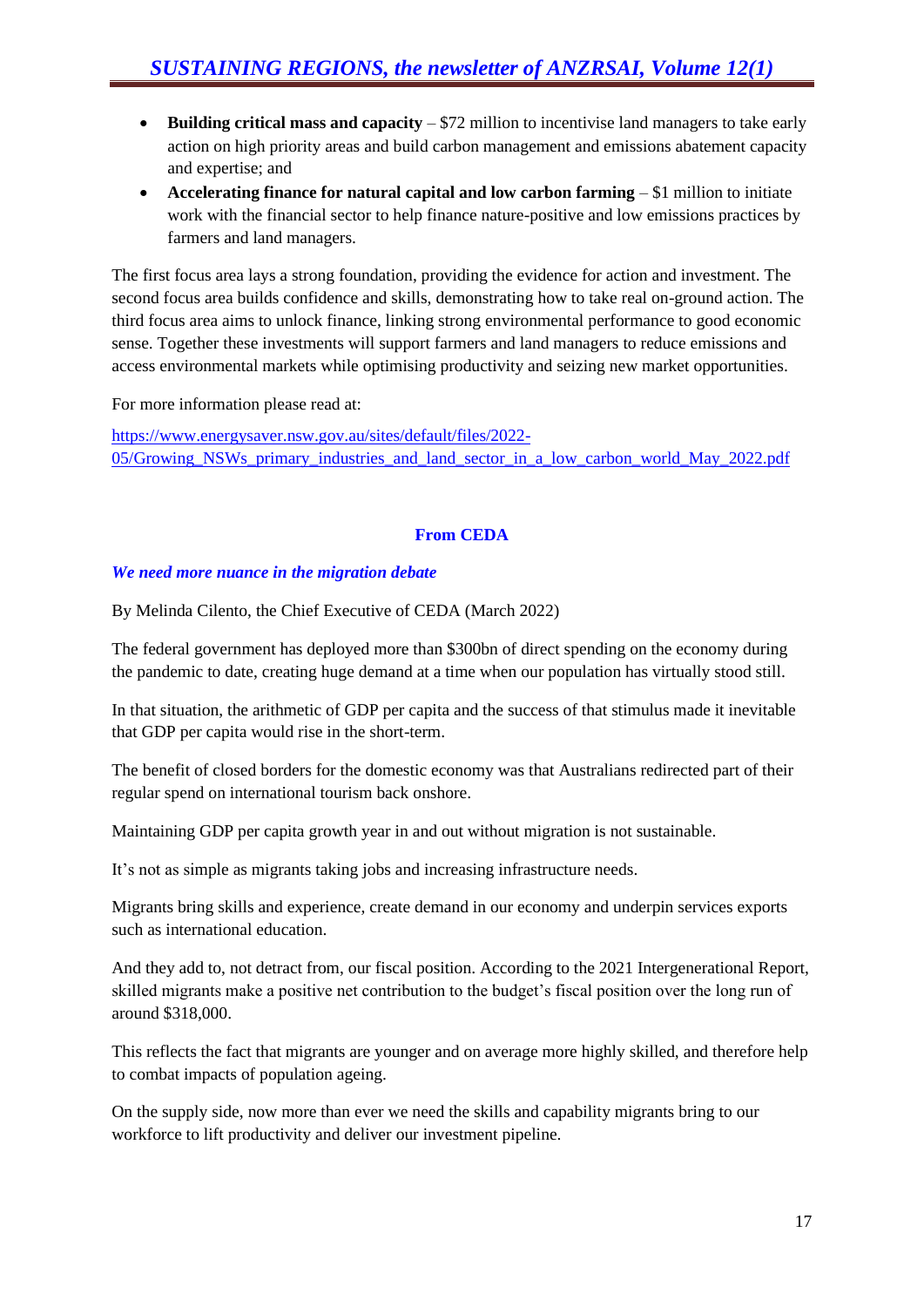It is productivity that has been responsible for 80 per cent of the lift in Australian incomes over the last three decades.

Australia needs to lift the depth and calibre of its managers and deploy new technologies such as artificial intelligence right across the economy. This will not be achieved without a strong skilled migration program into the future.

Currently unemployment is low largely because demand and jobs growth are strong. In a recent roundtable with CEDA members, one CEO described demand being "as strong as ever".

This is reflected in the employment data, which shows around 250,000 additional jobs created since March 2020. It is the demand for labour, underpinned by tremendous economic stimulus, that is a key factor here – not just border closures.

According to the NAB business survey for the December quarter, 85 per cent of businesses reported that labour shortages are holding back output – the highest on record.

CEDA's own survey of CFOs found that almost 70 per cent of respondents suggested that access to appropriately skilled workers would be important or very important for driving their investment decisions in the next 12 months.

These labour pressures have been experienced across all industries, including health, technology and aged care. Without access to skilled migrants over the last 18 months, there have been delays to projects and investments in Australia.

Importantly, this is not just a story of inward migration. Multinational organisations manage their teams across many borders and the opportunity to work and live-in different locations is very attractive to employees.

After two years of immobility many are hungry to pursue these opportunities and experiences. So much so that one firm reported to me that one in four of its global workforces have indicated a desire to move locations.

Their concern: it is far easier to leave Australia than to get in. CEDA has long pushed for the government to fast-track visas for multinational company transfers to quickly fill our skills gaps. This should be a priority now.

Australia now has the opportunity to reset its long-term migration strategy.

To be successful we need to move beyond simplistic arguments of either a Big Australia or no migration positions and instead accept the need for more nuance in the national debate.

#### **From the Productivity Commission**

#### *Not Everyone has a Home that is Safe and Affordable*

During the COVID-19 pandemic, we have become more familiar with our homes. They are essential to our lives: where we rest, care for our family, entertain friends and, increasingly, work.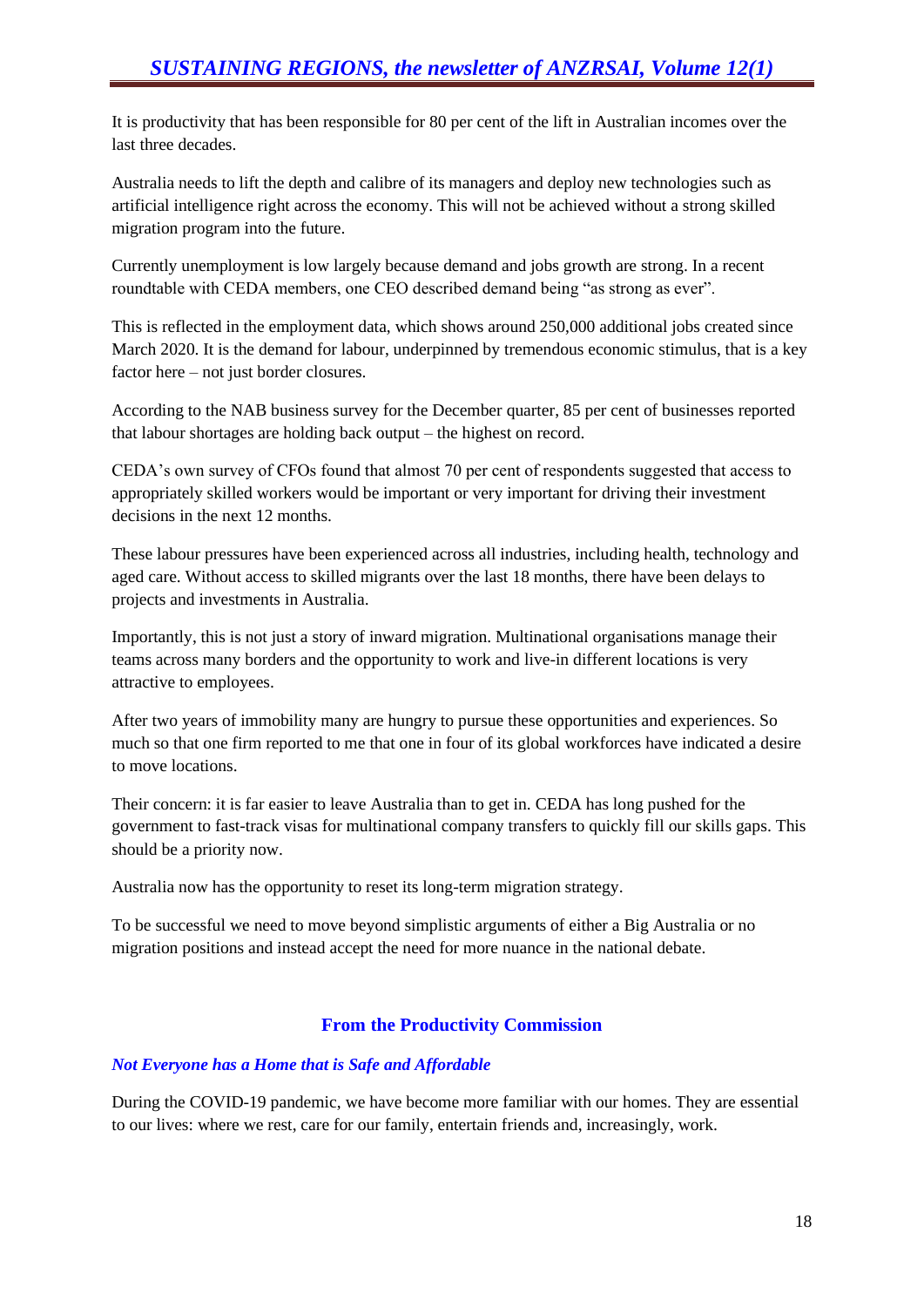But not everyone has a home that is safe and affordable. According to 2016 Census data, around 8000 people sleep rough, or live-in improvised dwellings or tents. And another 108 000 have no permanent home. Many others face insecurity in the private rental market, struggling to afford the weekly rent.

The Productivity Commission has been asked to review how State, Territory and Australian Governments work together on housing and homelessness issues.

Many people who experience insecure or unaffordable housing will come into contact with government-funded programs. Governments fund various housing and homelessness services, including temporary accommodation and social housing. Other programs aim to make the private rental market more accessible, by providing information, support or financial assistance to tenants.

The Commission is keen to hear from people who have used these services, experienced homelessness, or faced barriers to renting or buying. We are also interested in hearing from organisations that work in the sector.

We have released an issues paper outlining some key questions and issues. We invite you to make a submission or brief comment before the closing date of 18 March 2022. For more information go to the Housing and Homelessness Agreement Review.

Access the full paper here: [https://www.pc.gov.au/inquiries/current/housing](https://www.pc.gov.au/inquiries/current/housing-homelessness/issues/housing-homelessness-issues.pdf)[homelessness/issues/housing-homelessness-issues.pdf](https://www.pc.gov.au/inquiries/current/housing-homelessness/issues/housing-homelessness-issues.pdf)

#### **From the Business Insider Australia**

#### *Australia has Nearly Eliminated Mass Shootings — Here's What the US can Learn*

By Leanna Garfield and Erin Snodgrass (Business Insider)

- Two recent mass shootings in New York and Texas have sparked renewed calls for stricter gun control.
- Australia has witnessed one mass shooting since 1996 the same year the country passed a sweeping set of gun regulations.
- Researchers say similar policies could work in the US, especially if laws were instituted at the national level.

Australia has had one mass shooting since 1996.

Meanwhile, the United States has already seen more than 200 mass shootings in 2022, according to the Gun Violence Archive.

The latest shooting — where an 18-year-old suspect fatally shot 21 people, including 19 children at Robb Elementary School in Uvalde, Texas — has once again renewed a national debate around stricter gun regulation.

We might look to other countries to see whether tighter gun laws can be successful. That is the case in Australia, where the government passed the National Firearm Agreement (NFA), a sweeping set of gun regulations, in 1996. According to the most recent data available — from 1996 to 2015 — the annual number of gun-related homicides decreased from 516 to 211.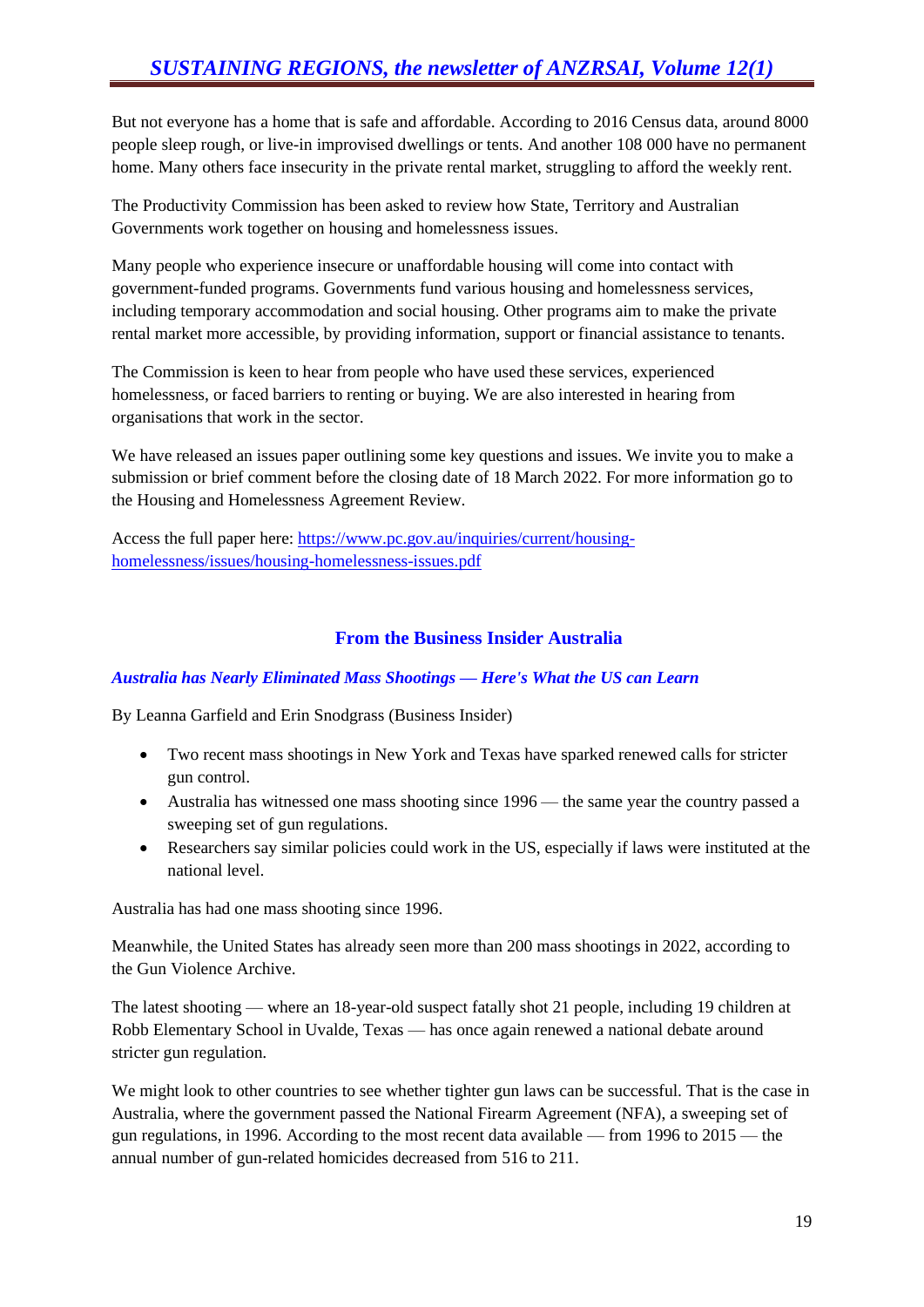Before 1996, the country had seen 14 mass shootings, but one particularly horrific spree led to gun reform. In April 1996 — in the worst mass murder in Australia's history — gunman Martin Bryant killed 35 people and injured 24 others at a seaside resort in Port Arthur, Tasmania. Twelve days later, the government instituted the NFA, which includes three main provisions: tight control on semi-automatic and fully automatic weapons; a national registry of firearm owners; and a buyback program so that Australians could sell guns back to the government.

While it's difficult to say whether the NFA directly led to the drop in mass shootings and a reduction in gun-related homicides, experts say we can draw some links.

Bipartisan research suggests that Australia's strict gun regulations have led to a big decline in firearm homicides.

One of the more recent studies on the subject is by Elena Andreyeva and Benjamin Ukert, two public health researchers at the University of Pennsylvania. Their 2017 working paper suggests the NFA decreased firearm mortality by 60%, including homicides and suicides. Another one of their peerreviewed studies, published in 2017, came to a similar conclusion.

"The NFA is unique in that it tackles many different problems at the same time," Ukert told Business Insider.

The newer study compares gun deaths in various Australian states before and after the NFA. It suggests the NFA was more successful in states with higher rates of firearm deaths before gun regulations were instituted.

Andreyeva and Ukert controlled for several variables, including gender, age, economic status, and previous gun laws. Though their study accounts for both firearm homicides and suicides, they did not see a substantial decrease in total suicide rates since the NFA. The regulations may have had a much larger effect on homicides, however. The study estimates that, on average in Australian states, there has been a 96% reduction in murders by guns since the NFA.

Other research has come to similar conclusions. A 2016 paper from the University of Sydney and Macquarie University suggests that Australian gun policies correlated strongly with declines in firearm homicides. They acknowledge that there are other factors at play (including improvements in medical technology and an overall improvement in crime), but also say the NFA was at least partly responsible for the national reduction in firearm deaths.

What the US can learn from Australian gun control?

Andreyeva and Ukert add that, based on their research, the US can learn a few things from Australian gun regulation.

For example, the NFA mandates that Australians must wait 28 days before they can buy a gun, due to rigorous background checks.

"If it's hard to buy guns legally, in crimes driven by passion as opposed to preplanned acts, [the regulation] would have a larger effect," Andreyeva said. "If I want to commit a mass shooting and I come to the store to buy a gun, but I'm told I have to wait 28 days, I might change my mind completely."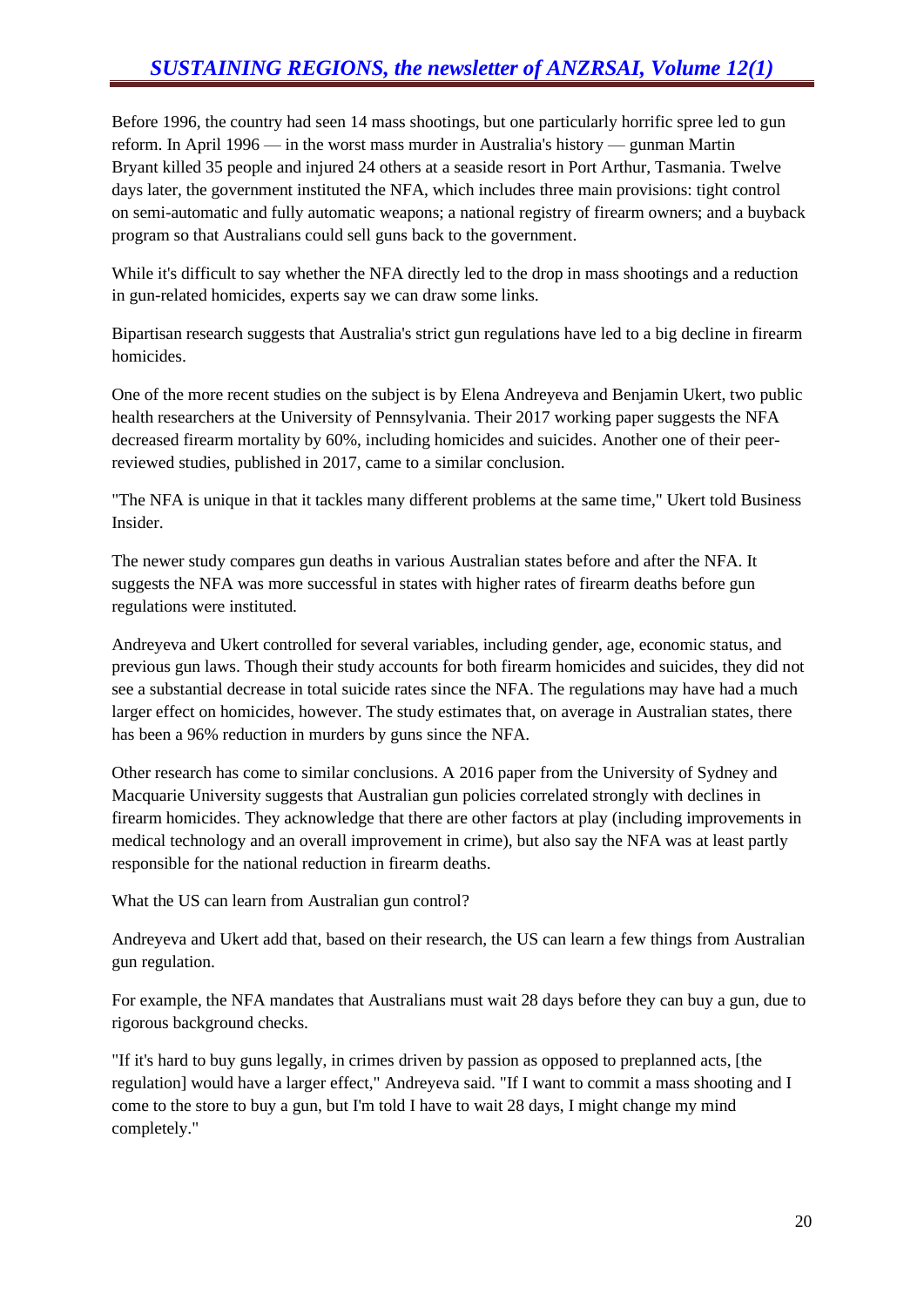Mick Roelandts, firearms reform project manager for the New South Wales Police, looks at a pile of about 4,500 prohibited firearms in Sydney that have been handed in over the past month under the Australian government's buyback scheme, July 28, 1997. David Gray/Reuters

Unlike American gun regulations, the NFA also applies to every Australian state. Prospective gun owners must obtain a permit and license, be at least 18, undergo a firearms safety training, provide a "genuine reason" for buying a gun other than personal protection, and provide documentation about storage arrangements for their weapon.

American gun culture differs from Australian gun culture: That said, there are differences between gun culture in Australia and America, which could make something like the NFA less effective in the US.

Gun control is politically polarizing in the US, and firearms are very accessible. (Currently, the number of registered gun stores outnumber Starbucks and McDonald's locations in many US cities, making firearms a deep-rooted part of American life.)

Gun control is a debate in Australia, but not nearly to the same degree. Since the NFA was passed, both country's two major political parties (the Labor Party and the National Coalition) have expressed support for it, and any changes to the law require a unanimous vote.

The public also readily gave up many their guns after the 1996 shooting. During the NFA's buyback program in 1997, Australians sold 700,000 firearms to the government, reducing the number of civilian guns by approximately 20%. And in September of 2017, the Australian government collected 26,000 more unregistered firearms. Of course, the data does not account for every firearm in the country, like those bought on the black market.

Andreyeva and Ukert believe that the NFA made the black market for guns smaller in Australia, since an ocean surrounds the country and makes it more difficult to import guns illegally. Even if individual US states imposed strict gun control, firearms could still easily flow in from other states or nearby countries.

"The states would probably need to come together, and the regulations would need to be at the federal level," Ukert said.

Further details are available at:<https://jamanetwork.com/journals/jama/fullarticle/2530362>

# **THE CONVERSATION**

#### *'Where have All you Australians Gone?' Australia's Shrinking Role in Cultural Diplomacy*

Alison Carroll, University of Melbourne

Almost all governments today support some funding towards promoting their international political and economic agendas through cultural activities overseas: commonly referred to as part of "cultural diplomacy" or "soft power".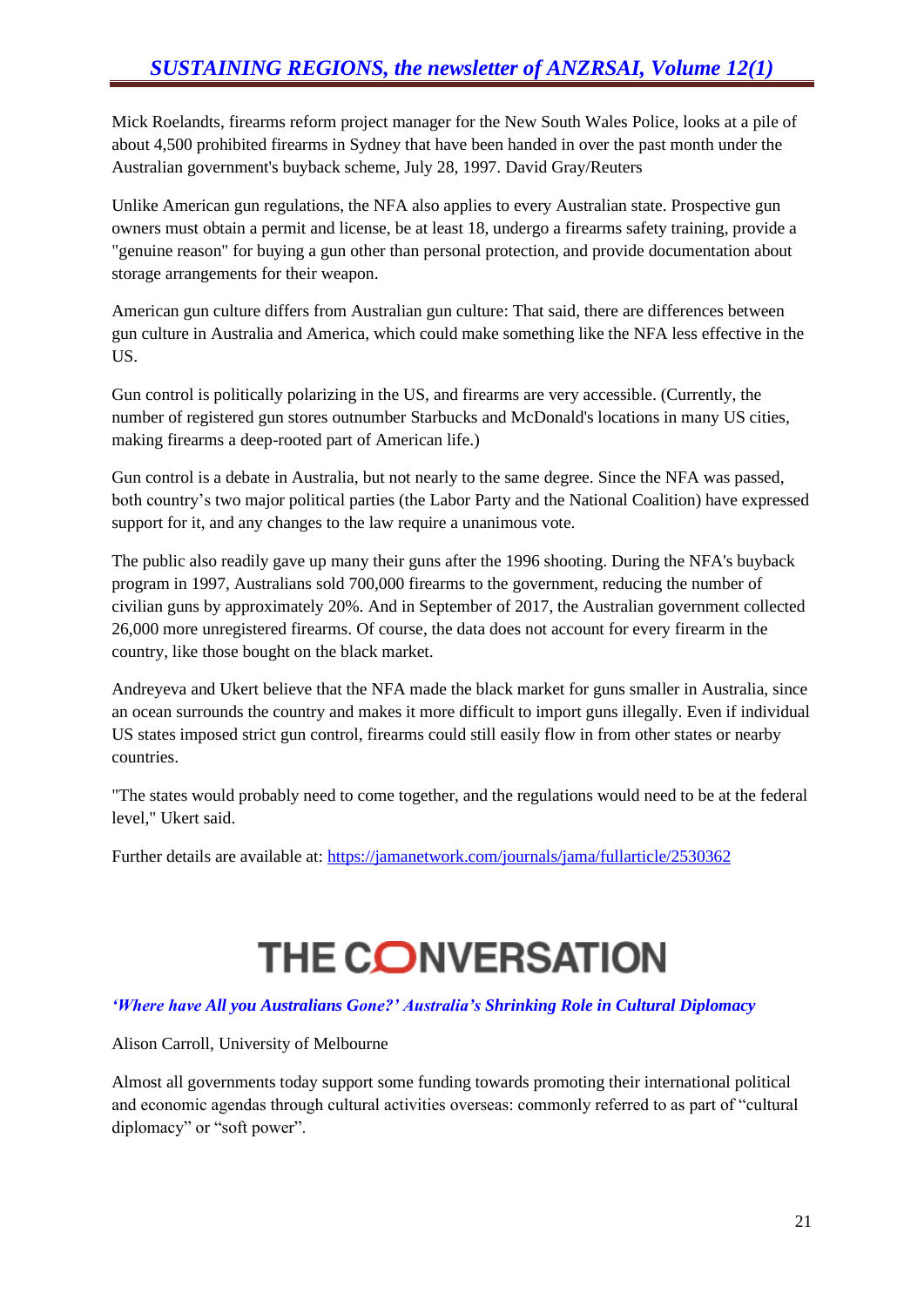Cultural diplomacy is not new. Julius Caesar brought gladiatorial performance to Britain, not so subtly suggesting Rome's power. James Cook presented gifts to the Pacific Island chiefs – albeit insubstantial ones in return for the highly prized objects he received, now in European collections.

The British Council was established in 1934 to stem the force of Soviet cultural diplomatic success. The Japan Foundation was founded in 1972 to create a more sophisticated view of a Japan emerging from the second world war.

We have never had an international cultural agency, and the Federal government avenues we do have for supporting international artistic projects, the Department for Foreign Affairs and Trade (DFAT) and the Australia Council, have shrinking funds.

In the 2000s, I was a member of DFAT's Australia Indonesia Institute. Our small fund supported almost all the official cultural engagement between the two countries, and even it decreased before our eyes. It didn't surprise me when leading curator Jim Supangkat asked me in Jakarta: "Where have all you Australians gone?"

**Regionally inactive**: In 2021/22, in admittedly difficult COVID times, just one cultural project – the Ubud Writers Festival – was funded through the Australia Indonesia Institute's tiny A\$450,000 allocation for all people-to-people projects between us and our so-important neighbour.

It does not help that the Australia Indonesia Institute, like most of the DFAT bilateral agencies with these precious country colleagues, now has no specialist arts person on its board.

Most Commonwealth government funding and capacity in the area is allocated to individual applicants by the federal arts agency, the Australia Council.

The application forms for funding from DFAT, bilateral agencies like the Indonesia Institute, and the Australia Council are particularly onerous, as is the ensuing reporting of how funds are spent. There are smarter ways all round.

More on this story is available at: [https://theconversation.com/where-have-all-you-australians-gone](https://theconversation.com/where-have-all-you-australians-gone-australias-shrinking-role-in-cultural-diplomacy-181485)[australias-shrinking-role-in-cultural-diplomacy-181485](https://theconversation.com/where-have-all-you-australians-gone-australias-shrinking-role-in-cultural-diplomacy-181485)

# **CONFERENCES and STUDY OPPORTUNITIES**

#### **ANZRSAI 2022 Conference**

The ANZRSAI 45<sup>th</sup> Annual Conference will be held in Charles Sturt University, Wagga Wagga Campus. Further details are available at the ANZRSAI website.

#### **2022 RSA Winter Conference**

The Regional Studies Association Winter Conference 2022 offers a timely opportunity to discuss and debate important issues, to rethink the key theories, concepts and methods, and to explore futures for regions and cities. The organisers seek papers and special sessions that critically evaluate any aspect of regions in transition, particularly those that:

- Break new ground by identifying new fields of enquiry
- Propose new concepts and methods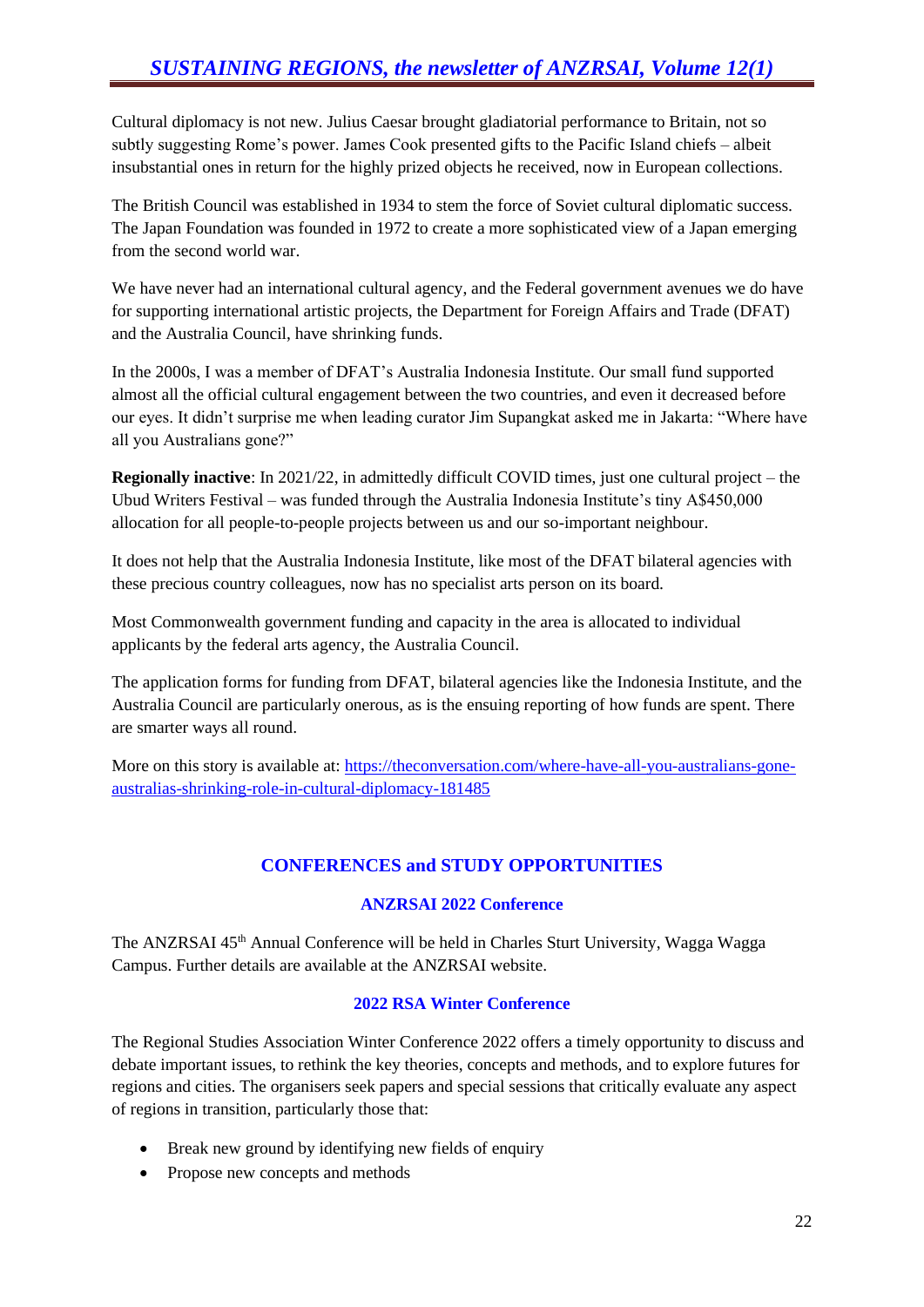- Examine the consequences of and challenges to sustainability transitions (especially on the linkages between the three pillars of sustainability – economic, social and environmental)
- Propose new policy solutions for local and regional policy and planning practitioners
- Collaborative, comparative or interdisciplinary papers are especially welcome
- Session proposals experimenting with new formats for the debate and engagement of the audience are encouraged

Regions in Transition: Balancing Economic, Social and Environmental Sustainability in the Face of Uncertainty

**Date & Location:** London, UK, 10 Nov 2022 - 11 Nov 2022

More details are at<https://www.regionalstudies.org/events/2022-winter-conference/>

#### **Regional Studies Blog**

Professor Paul Dalziel, Executive Officer, ANZRSAI has recommended the Regional Studies Association Blog, which has been running since 2010. Each post is an easy-to-read piece between 500 and 750 words on a topical issue in regional studies.

The link is [https://www.regionalstudies.org/category\\_news/rsa-blog/.](https://www.regionalstudies.org/category_news/rsa-blog/) A recent contribution that is relevant to ANZRSAI as we plan for the new post-CoVID normal is the following item: [Moving](https://www.regionalstudies.org/news/moving-towards-a-new-conference-model-the-rocky-road-to-virtual-conferencing/)  [towards a new conference model? The rocky road to virtual conferencing,](https://www.regionalstudies.org/news/moving-towards-a-new-conference-model-the-rocky-road-to-virtual-conferencing/) by Daniela Carl and Alex Holmes. Ashleigh Weeden talks about the 'right to be rural' during the CoVID epidemic in a contribution entitled COVID-19 and Cottage Country: Exploring place, power, and policy in the 'right' [to be rural'.](https://www.regionalstudies.org/news/covid-19-and-cottage-country-exploring-place-power-and-policy-in-the-right-to-be-rural/)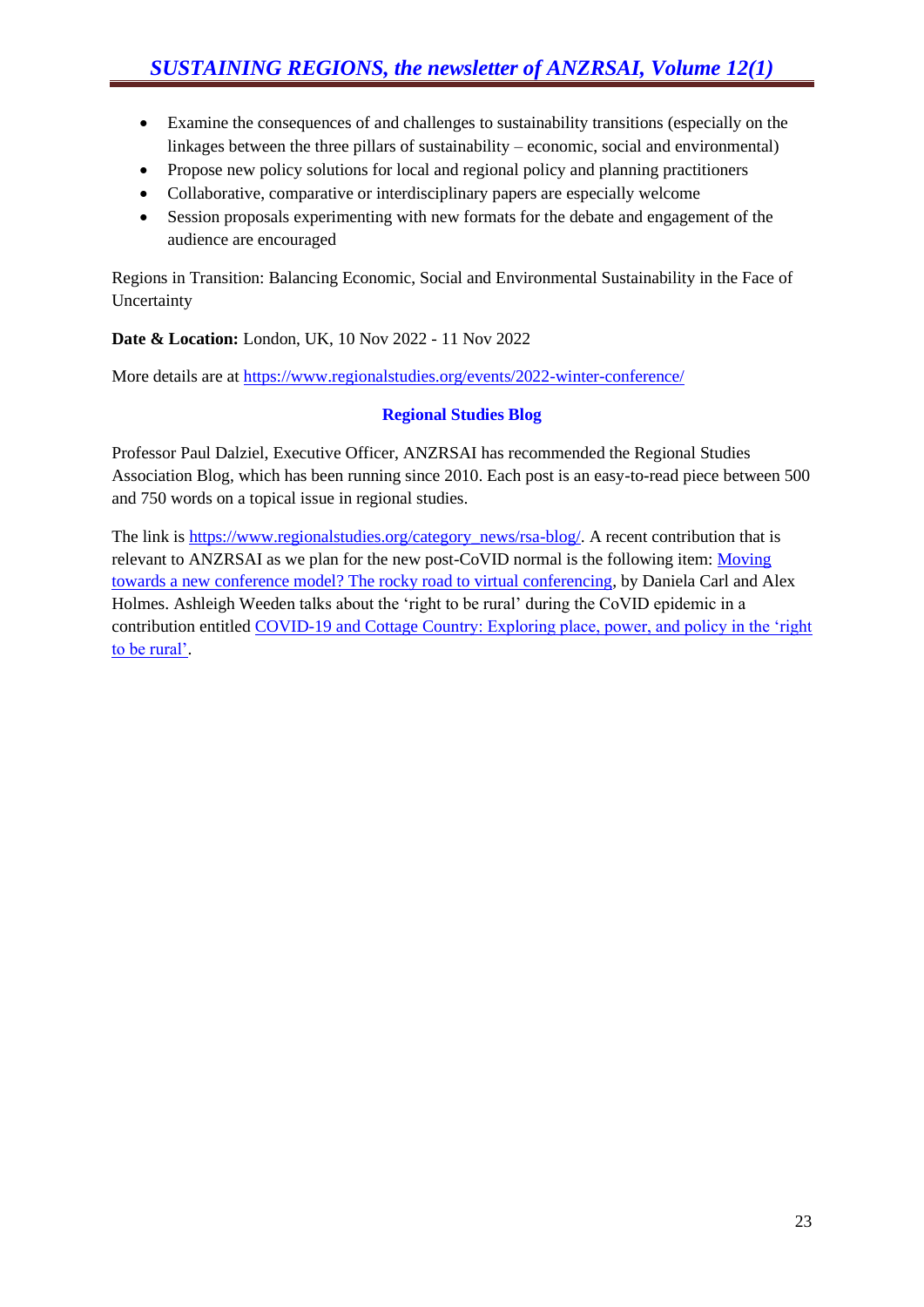# *SUSTAINING REGIONS, the newsletter of ANZRSAI, Volume 12(1)*

# **CURRENT RESEARCH ABSTRACTS**

#### **ANZRSAI Abstract Alerts**

To contribute to ANZRSAI Abstract Alerts email the editors a title, abstract, and citation.

Joseph Drew: [Joseph.Drew@uts.edu.au](mailto:Joseph.Drew@uts.edu.au)

Yogi.Vidyattama [Yogi.Vidyattama@canberra.edu.au](mailto:Yogi.Vidyattama@canberra.edu.au)

We would like to draw your attention to the abstracts from Australasian Journal of Regional Studies and a YouTube Channel 'Professor Joseph Drew's World of Local Government'

For the latter it can be found in: [https://www.youtube.com/channel/UCXn5CI2](http://antispam.csu.edu.au:32224/?dmVyPTEuMDAxJiZlNzRmZTZlNjQ0YTRhNTgwZj02MTlBQjJEOF85MDM5NF8xNTEwMl8xJiYxOGZiOWEzYjNkMWMzOWI9MTMzMyYmdXJsPWh0dHBzJTNBJTJGJTJGd3d3JTJFeW91dHViZSUyRWNvbSUyRmNoYW5uZWwlMkZVQ1huNUNJMng1aDFjZ0VzYVQ4bkxLOWclMkZ2aWRlb3M=) [x5h1cgEsaT8nLK9g/videos](http://antispam.csu.edu.au:32224/?dmVyPTEuMDAxJiZlNzRmZTZlNjQ0YTRhNTgwZj02MTlBQjJEOF85MDM5NF8xNTEwMl8xJiYxOGZiOWEzYjNkMWMzOWI9MTMzMyYmdXJsPWh0dHBzJTNBJTJGJTJGd3d3JTJFeW91dHViZSUyRWNvbSUyRmNoYW5uZWwlMkZVQ1huNUNJMng1aDFjZ0VzYVQ4bkxLOWclMkZ2aWRlb3M=)

The whole purpose of the channel is to help local government help other people. So, please consider subscribing and sending the link on to colleagues.

In a few weeks' time Prof. Joseph Drew will start uploading videos by some of his colleagues from around the world which will provide people with new global insights into what can be done to make LG even stronger.

#### *Does a local knowledge base in Industry 3.0 foster diversification in Industry 4.0 technologies? Evidence from European regions*

#### Matteo Laffi & Ron Boschma

Abstract: The aim of the paper is to shed light on the role played by regional knowledge bases in Industry 3.0 in fostering new technologies in Industry 4.0 in European regions (NUTS 3) over the period 1991–2015. We find that 4.0 technologies appear to be quite related to 3.0 technologies, with some heterogeneity among different technology fields. The paper investigates the geographical implications. We find that the probability of developing Industry 4.0 technologies is higher in regions that are specialized in Industry 3.0 technologies. However, other types of knowledge bases also sustain regional diversification in Industry 4.0 technologies.

#### DOI:

https://doi.org/10.1111/pirs.12643

#### *The role of inventors' networks and variety for breakthrough inventions*

Niccolò Innocenti, Francesco Capone, Luciana Lazzeretti & Sergio Petralia

Abstract: This paper studies the role of the inventors' networks and the diversity of the local industrial structure for regional innovation, differentiating between regions' production of normal and breakthrough innovations. Our results suggest that, on the one hand, local related variety enhances the overall innovation rate, while unrelated variety supports the rate of breakthrough innovations. On the other hand, we find evidence that inventors' networks are determinant for regions' patenting of normal and breakthrough innovations. To do so we constructed a unique database of Italian patenting activity at the United States Patent and Trademark Office (USPTO) dating back to 1972.

DOI: https://doi.org/10.1111/pirs.12644

#### *New evidence on measuring the geographical concentration of economic activities*

Domenica Panzera, Alfredo Cartone & Paolo Postiglione

Abstract: Spatial interactions among regional units may influence the geographical distribution of economic activities. Many traditional measures of geographical concentration fail in capturing this aspect, being insensitive to permutations of the spatial position of regions. This paper proposes an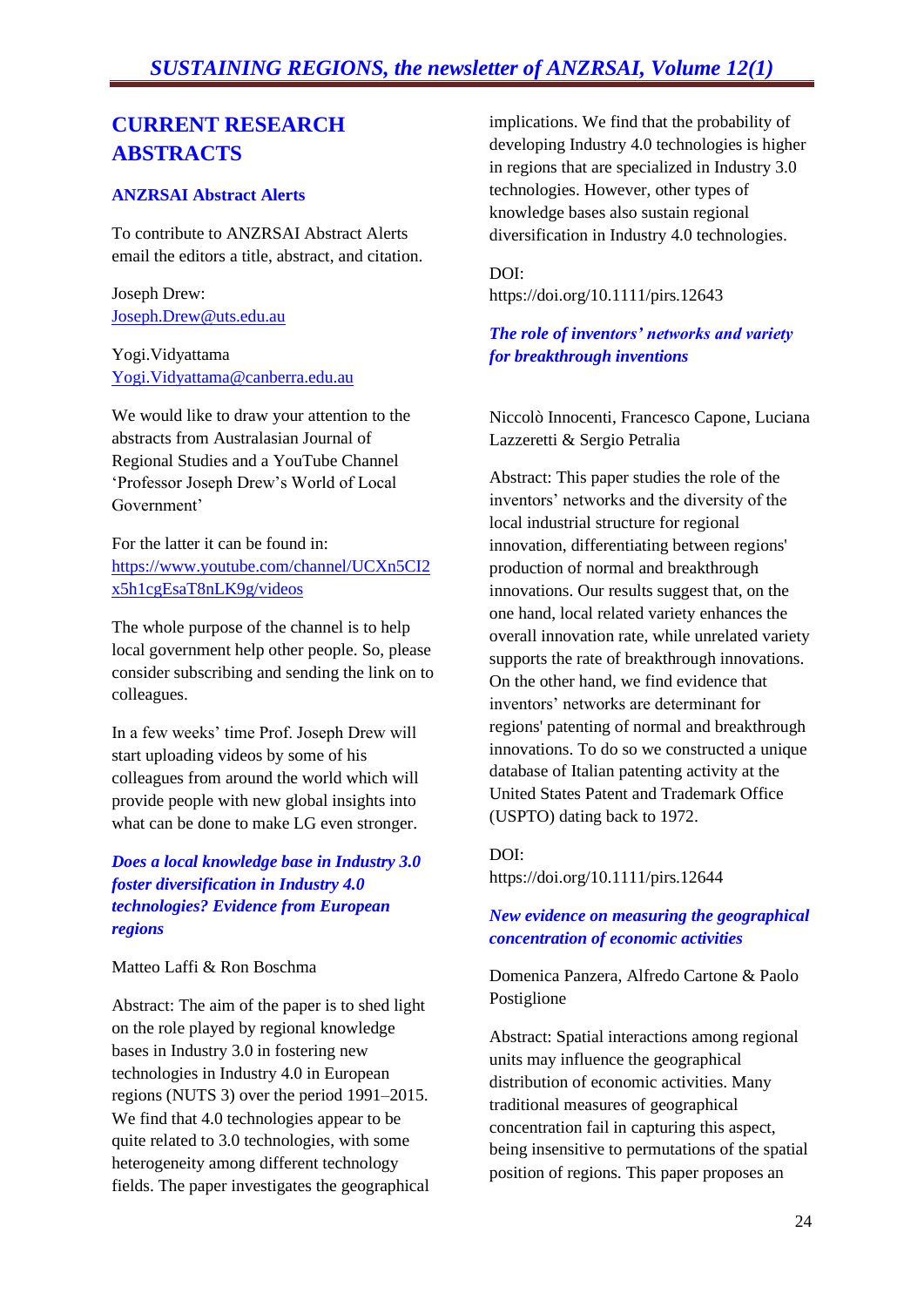approach to the measurement of geographical concentration of economic activities that accounts for spatial interactions among regions. The locational Gini is split into spatial and non-spatial components, so that a new interpretation of the index is presented. The measure is applied to evaluate the geographical concentration of different economic sectors for 1,323 NUTS 3 regions in the European Union over the period 2001– 2018.

DOI: xxx https://doi.org/10.1111/pirs.12644

#### *Price effects of spatial competition in retail fuel markets: the impact of a new rival nearby*

Leonardo C. B. Cardoso, Carlos Frederico A. Uchôa, Williams Huamani, David R. Just & Raúl V. Gomez

Abstract: Our main goal in this paper is to understand the fuel market's spatial price competition. While most of the literature uses the density of gas stations and proximity to rivals as proxies for spatial competition, we measured the marginal increase in spatial competition by the entrance of a new rival nearby. The empirical results indicate that a new firm's entrance reduces prices, and the reduction is more significant the closer the new rival is. A new rival less than 100 meters away is related to a reduction of 2.6% on the typical incumbent firm price. When the new rival is located farther than 250 meters, the incumbent response is lower than 1%. For even greater distances, the effects were significant only when incumbents are unbranded. The extent of spatial competition matters for the outcome; while firms that already faced intense spatial competition are not impacted by having an entrant seller nearby, those facing low spatial competition had a significant price reduction. The pattern, entry of rivals closer matters more, remains when investigating the gasoline price, the

ethanol price, and the gasoline wholesale-retail margins in Brazil.

### DOI: https://doi.org/10.1111/pirs.12645

#### *Worker and firm heterogeneity, agglomeration, and wages in Brazil*

#### Diana Silva & Carlos Azzoni

Abstract: This paper analyses the influence of agglomeration and spatial sorting on wages in Brazilian cities. The empirical strategy is based on a two-step estimation. The first step estimates a wage equation with the observed characteristics of workers and firms and location effects. The second step decomposes the location effects into employment density and fixed effects of firm and worker. We estimate an urban wage premium for a developing country with the simultaneous inclusion of worker and firm fixed effects, instrumental variables, and nighttime lights. We find agglomeration effects of 4.3–5.7%, which are larger than those obtained for developed countries.

#### DOI:

https://doi.org/10.1111/pirs.12637

#### *Willingness for different job mobility types and wage expectations: An empirical analysis based on the online resumes*

Lanfang Deng, Hongyi Li & Wei Shi

Abstract: In this paper, we study different determinants of the intentions of multidimensional job mobility and potential consequences on the expected wage, allowing for multiple types of moves, including location, industry, and occupation, and different combinations of these three dimensions. Our results confirm that the same observable characteristics can lead to different or even completely opposite effects on job mobility intentions. To be specific, on-the-job seekers (compared to unemployed ones) and job seekers with management positions in their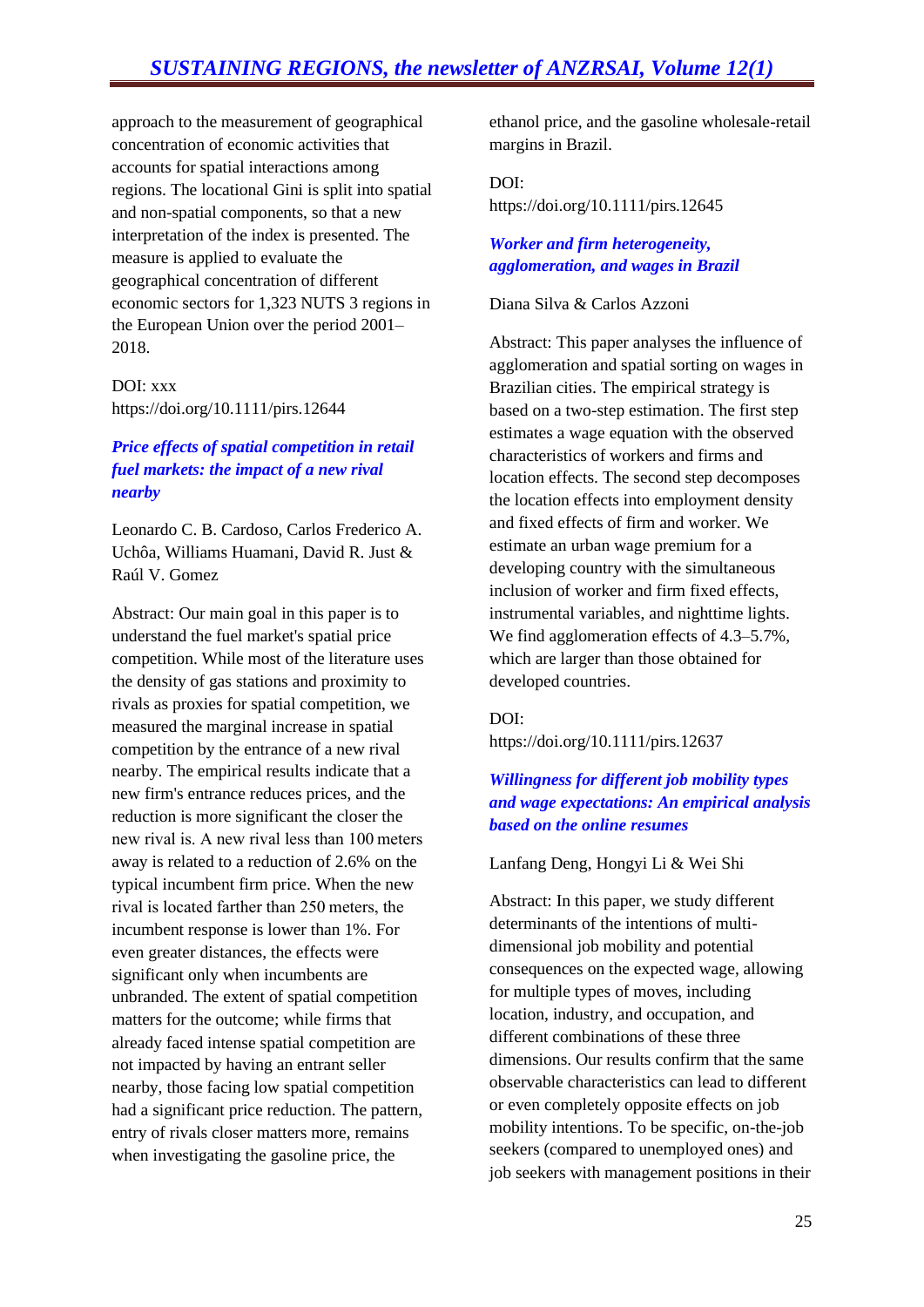last jobs both have a higher willingness to change job locations, but they are less willing to change industries and occupations. Moreover, our results demonstrate that the relationship between job mobility and wage expectations highly depends on the combinations of different mobility dimensions. Specifically, potential geographic mobility positively impacts wage expectations, with an increase of the expected wage by 6.3%. However, changing industry, occupation, or both results in a lower expected wage by 3.7%, 1.6%, and 11%, respectively. The wage expectation of the "All change" group does not significantly differ from the cohort of nonmovers (i.e., "No change"), implying that geographic moves could only partially offset the adverse effects of switching both occupation and industry.

#### DOI:

https://doi.org/10.1111/pirs.12636

#### *An exploratory analysis of the interactions between the determinants of migratory flows*

Iuliana Mihai & Isabel Novo-Corti

Abstract: More than often, studies explaining migration causes centre on economic explanations and minimize other factors' explanatory power. This research aims at creating a comprehensive model of migration determinants taking into account four dimensions: economic, social, cultural, and digital. A path model consisting of these dimensions was created and estimated through partial least squares structural equation modelling (PLS-SEM). The PLS-path model was applied to Romanian migration flows to 21 EU member states during 2007–2017. The findings indicate that social and technological developments have significant impacts on migration flows and that digital distance has a full mediation effect on the relationship between cultural distance and migration flows.

# DOI:

https://doi.org/10.1111/pirs.12639

#### *Does the high-speed rail network improve economic growth?*

#### Jun-Teng Ma, Tie-Ying Liu

Abstract: This paper discusses whether highspeed rail (HSR) construction in China promotes urban economic growth, and it uses social network analysis (SNA) and a panel threshold model. We provide robust evidence that HSR networks have non-linear effects on the urban economy. Urban location and transportation hub status change as the density of HSR networks increases, and from 2008 to 2017, the national average annual growth rate of the weighted degree centrality (WDC) was 44.93%. We find the WDC and betweenness centrality (BC) have positive influences on urban economic growth. However, HSR network expansion reduces the economic benefits of HSR because the marginal contribution of new HSR lines to economic productivity decreases and there is a crowding out effect caused by excessive agglomeration. HSR networks can promote the economy of Western China to a greater extent and can promote the economy more in small cities than in large and medium-sized cities. These findings can help the government rationalize its strategy for designing HSR lines in various regions.

#### DOI:

https://doi.org/10.1111/pirs.12641

#### *An empirical Stock-Flow Consistent regional model of Campania*

Rosa Canelli, Riccardo Realfonzo & Francesco Zezza

Abstract: We develop an innovative Stock-Flow Consistent macroeconometric regional model with five sectors, exploiting economic and financial statistics for Campania, covering the period 1995–2018, and propose a methodology to close the financial account of the private sector when financial data are lacking. The model is then used to perform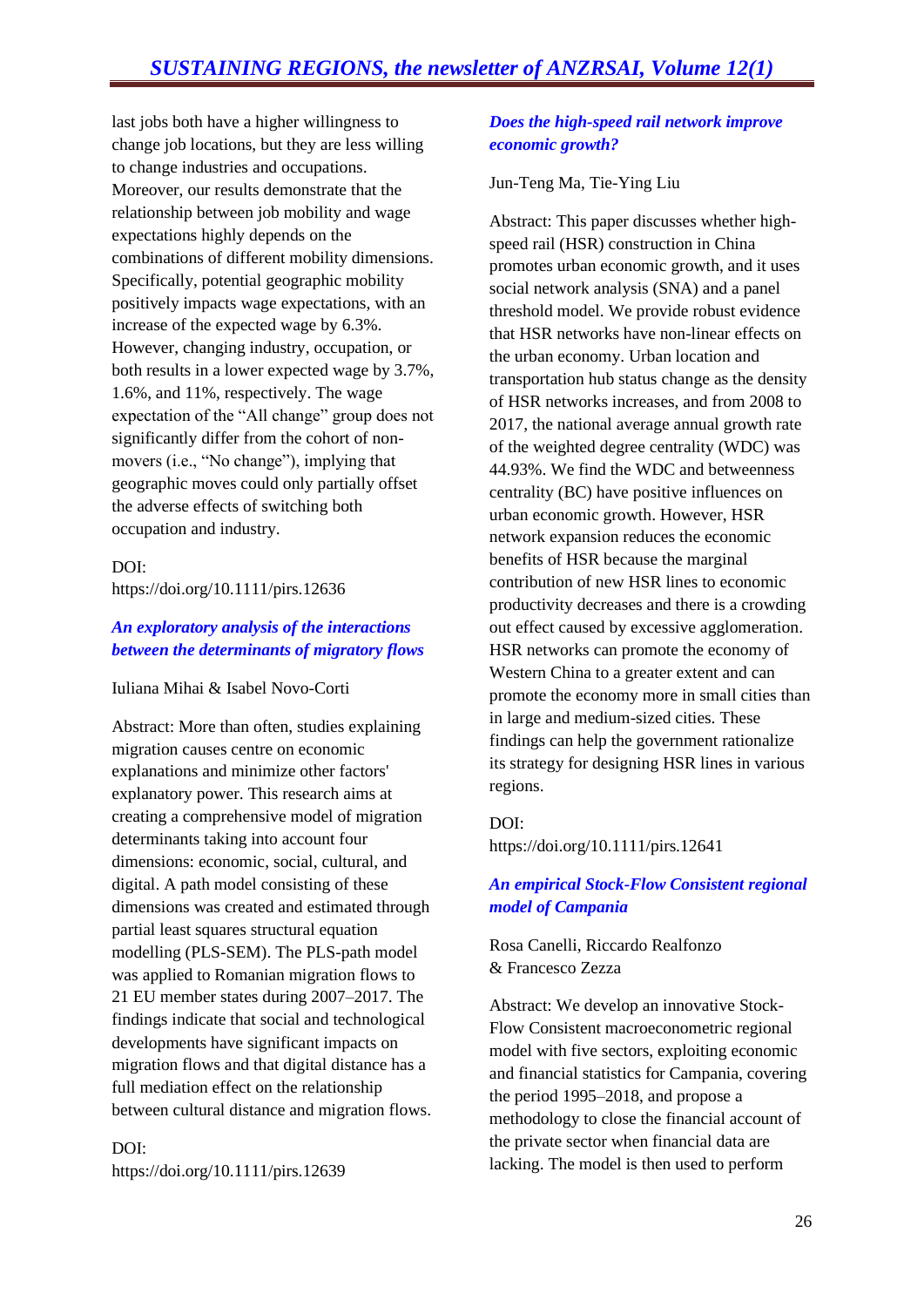medium term Economic Policy Scenario Analysis. We find that a debt-funded fiscal expansion has permanent positive effects on growth, with an impact multiplier above one and a medium-run multiplier of 0.71. In the case of a balanced-budget rule the same increase in government spending has still positive effects on growth – with a mediumrun multiplier of 0.6 – but adverse ones on the private corporate sector.

## DOI:

https://doi.org/10.1111/pirs.12638

#### *A comprehensive method for improvement of water quality index (WQI) models for coastal water quality assessment*

Md Galal Uddin, Stephen Nash, Azizur Rahman & Agnieszka I. Olbert

Abstract: Here, we present an improved water quality index (WQI) model for assessment of coastal water quality using Cork Harbour, Ireland, as the case study. The model involves the usual four WQI components – selection of water quality indicators for inclusion, subindexing of indicator values, sub-index weighting and sub-index aggregation – with improvements to make the approach more objective and data-driven and less susceptible to eclipsing and ambiguity errors. The model uses the machine learning algorithm, XGBoost, to rank and select water quality indicators for inclusion based on relative importance to overall water quality status. Of the ten indicators for which data were available, transparency, dissolved inorganic nitrogen, ammoniacal nitrogen, BOD5, chlorophyll, temperature and orthophosphate were selected for summer, while total organic nitrogen, dissolved inorganic nitrogen, pH, transparency and dissolved oxygen were selected for winter. Linear interpolation functions developed using national recommended guideline values for coastal water quality are used for sub-indexing of water quality indicators and the XGBoost rankings are used in combination with the rank order centroid weighting method to determine sub-index weight values. Eight sub-index aggregation functions were tested - five from existing WQI models and three proposed by the authors. The computed indices were compared with those obtained using a multiple linear regression (MLR) approach and R2 and RMSE used as indicators of aggregation function performance. The weighted quadratic mean function ( $R2 = 0.91$ , RMSE = 4.4 for summer;  $R2 = 0.97$ , RMSE = 3.1 for winter) and the unweighted arithmetic mean function  $(R2 = 0.92, RMSE = 3.2$  for summer;  $R2 =$ 0.97, RMSE  $=$  3.2 for winter) proposed by the authors were identified as the best functions and showed reduced eclipsing and ambiguity problems compared to the others.

#### DOI:

https://doi.org/10.1016/j.watres.2022.118532

#### *A Moran eigenvector spatial filtering specification of entropy measures*

#### Daniel A. Griffith, Yongwan Chun & Jan Hauke

Abstract: Regional science investigations of geographical disparities in socio-economic development sometimes utilize entropy, which measures a phenomenon's distributional uniformity across geographical space. Entropy also is widely utilized to measure random phenomenon dispersion, and often used to identify the most probable allocation of a phenomenon in space. Its common formulation is with empirical frequencies, following Shannon. Batty introduces spatial entropy assuming equal probability over space. His specification considers probabilities as fundamentally being spatially independent, which does not hold in most empirical geographical analyses. Hence, an entropy measure can be further modified by controlling extra variation caused by spatial autocorrelation. This paper proposes a Moran eigenvector spatial filtering (MESF) entropy specification that accounts for spatial autocorrelation when modelling georeferenced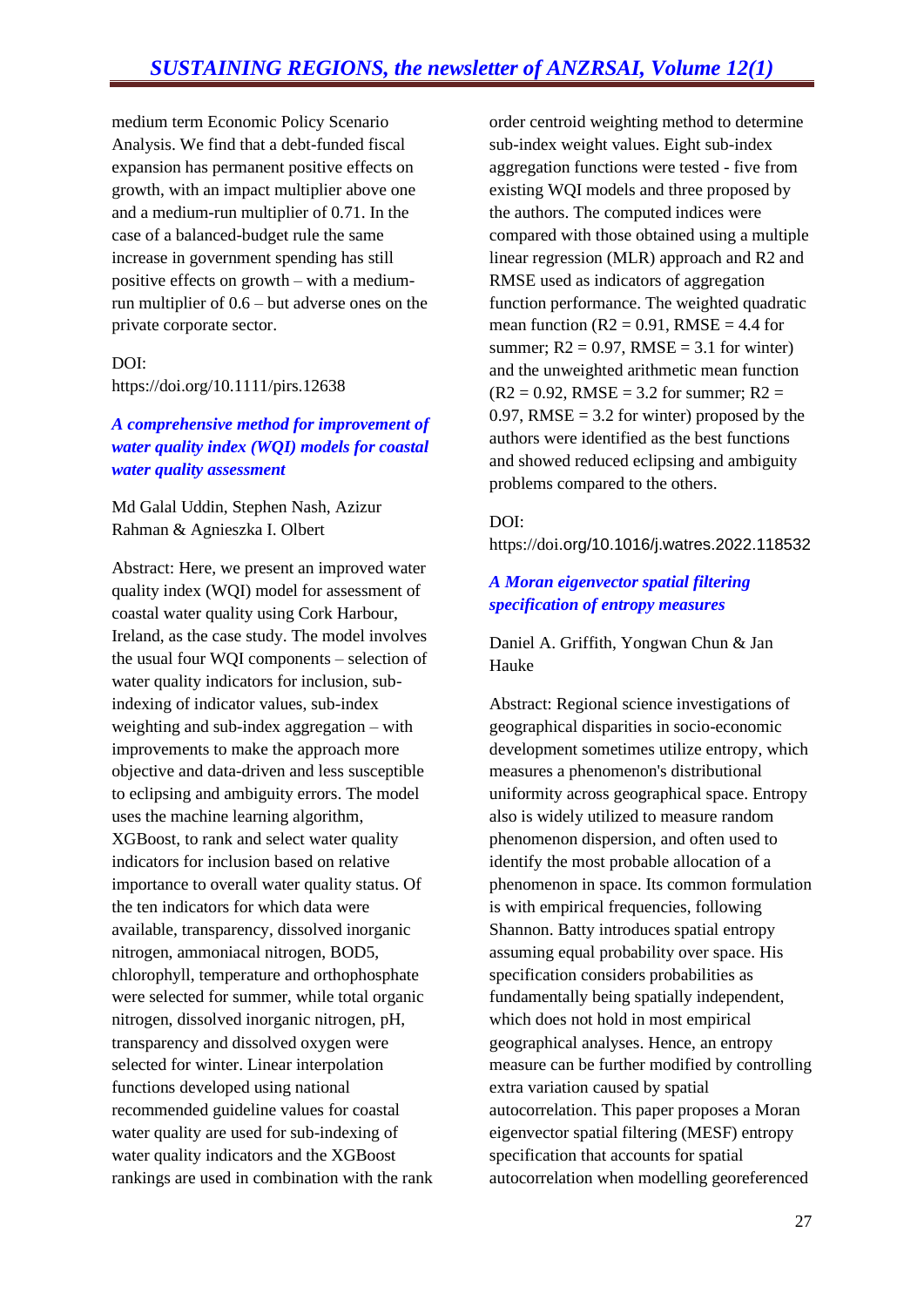data. Using eigenvectors from a transformed spatial weights matrix, MESF identifies and isolates spatially autocorrelated components within a georeferenced variable. Coupling it with a non-normal distribution, such as a binomial or beta probability model, which researchers often employ to describe empirical probabilities, expands its utility. The proposed method is examined with an application to regional income inequality in Poland during 2005–2012. This application demonstrates that accounting for spatial autocorrelation further enhances an entropy measure, showing that the MESF specification provides a flexible method for controlling spatial autocorrelation in an entropy formulation.

DOI: https://doi.org/10.1111/pirs.12646

#### **Regional Studies**

Vol. 56, Issue 4, 2022

*Going beyond the line of sight: institutional entrepreneurship and system agency in regional path creation*

Elvira Uyarra & Kieron Flanagan

Pages 536-547 https://doi.org/10.1080/00343404.2021.19805 22

Abstract: This paper explores the scope for system-level agency in new path creation. We identify the roles and challenges for state-led path creation and illustrate them through a case study of a novel and ongoing set of institutional entrepreneurship and systembuilding activities in the Galicia region of Spain, looking at the practices, relational processes, multilevel lobbying and regulatory change associated with an ambitious initiative to grow a new industry around uncrewed aerial vehicles (UAVs) through anchoring knowledge and legitimacy-building.

#### *Reconsidering regional structural conditions for industrial renewal*

Simon Baumgartinger-Seiringer, Lea Fuenfschilling, Johan Miörner & Michaela Trippl

Pages 579-591 https://doi.org/10.1080/00343404.2021.19844 19

Abstract: This article develops a more comprehensive understanding of innovationbased renewal of industries from a structural perspective. Arguably, established perspectives offer rather simplistic views, portraying structures as either enabling or constraining for certain forms of regional industrial change. Inspired by work in organizational institutionalism on 'institutional infrastructures', this article focuses on the degree of elaboration and coherence as decisive features of regional structural conditions. Arguably, this conceptual lens allows for a better understanding of the potentials and limitations for industrial change entailed in different structural configurations. Empirically, we investigate renewal processes in traditional automotive regions in Austria and Sweden.

#### *A data-driven global innovation system approach and the rise of China's artificial intelligence industry*

Zhen Yu, Zheng Liang & Lan Xue

Pages 619-629 https://doi.org/10.1080/00343404.2021.19546 10

Abstract: Building upon the global innovation system (GIS) framework, this paper develops an analytical approach to incorporate data as a foundation-level resource in data-driven innovation systems and to unravel how the interplay of system resources' spatial characteristics, multi-scalar institutions and actor strategies leads to the emergence of China's artificial intelligence industry. China's loose institutional regime significantly facilitates the formation of the market,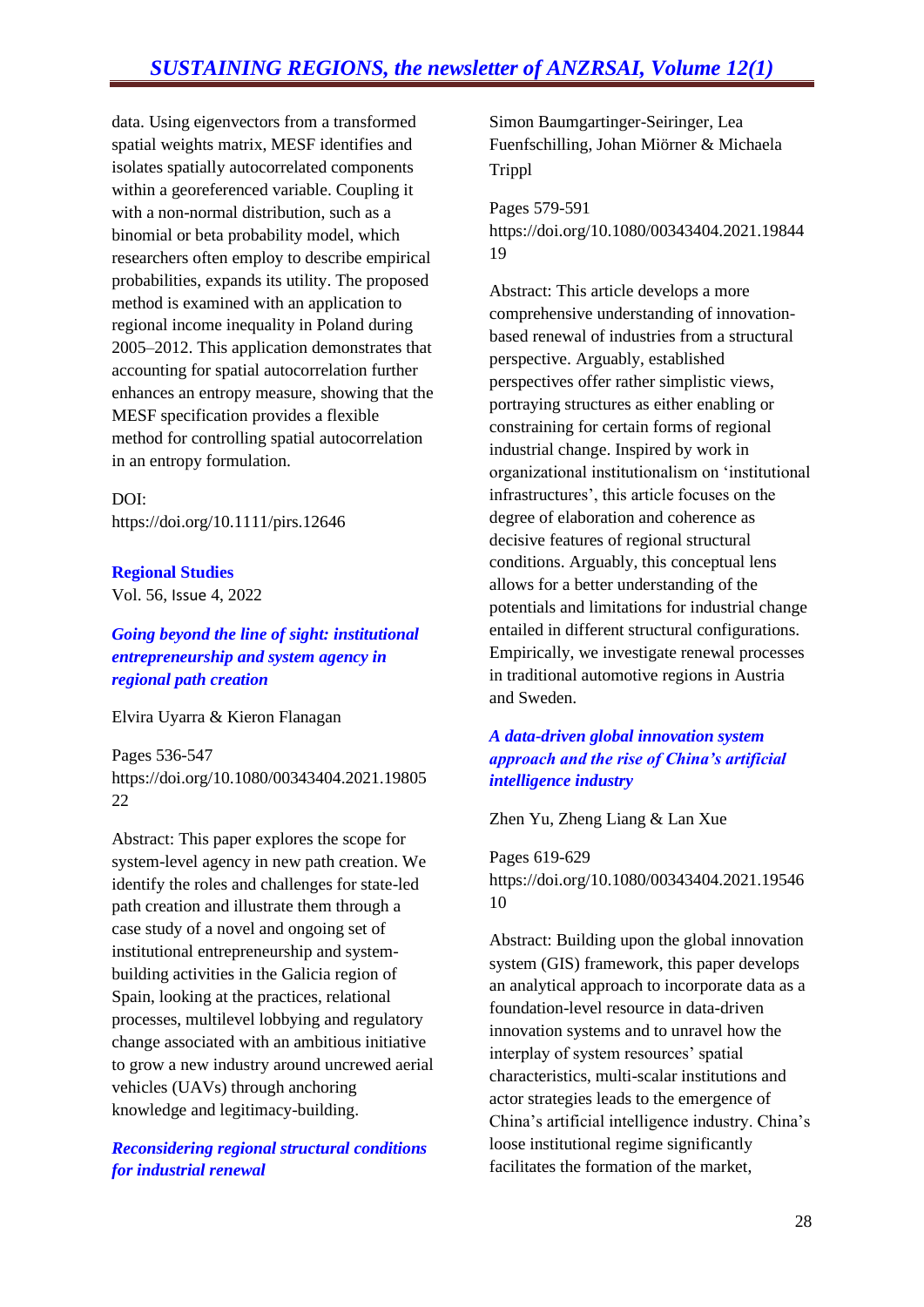legitimacy and data, while entrepreneurs and digital platforms are the key actors coupling system resources to China's innovation system. As data become a critical resource, actors controlling data develop institutional power to shape the formation of the datadriven industry.

# **The Review of Regional Studies**

Vol. 52, Issue 1, 2022

#### *Neighborhood Land Uses as Predictors of the Upward Mobility of Poor Youth*

Keith Ihlanfeldt

Pages 20-56 https://doi.org/10.52324/001c.34681

Abstract: Land uses within the neighborhood where poor youths reside have important effects on their development and therefore may predict their welfare as adults. Mean household incomes as adults and teenage birth rates of youth growing up in poor households are predicted based upon the land uses within the neighborhood they occupied as teenagers. Controlling for an extensive set of neighborhood socioeconomic and demographic variables, land uses are found to add to our understanding of the characteristics of places with upward mobility. Differences in land use between white and minority youth neighborhoods are also found to explain racial gaps in adult outcomes.

#### *What Landmarks Do Visitors Remember about a Place?*

Todd Gabe

Pages 104-126 https://doi.org/10.52324/001c.35254

Abstract: This paper examines the features of photographs that affect the memorability of landmarks that tourists walk past while visiting a place. Empirical results, based on surveys of cruise passengers that visited Bar Harbor,

Maine, suggest that a mix of salient images (e.g., the ocean) and unique characteristics of a place (e.g., architectural elements) increase a visitor's likelihood of remembering a landmark. An extension to the analysis shows that survey respondents are unlikely to attribute "fake" landmarks from different places to their day spent in Bar Harbor. The methods from this study can be employed in other places to examine the behavior and perceptions of tourists, and, more generally, photographs can be used to learn about how people interact with the places around them.

#### **Regional Science Policy and Practice**  Volume 14, Issue 2 (April 2022)

#### *Does the trade-led growth hypothesis exist for South Asia? A pooled mean group estimation*

#### Md. Saiful Islam

Pages: 244-257 https://doi.org/10.1111/rsp3.12481

Abstract: The study investigates the validity of the trade-led growth (TLG) hypothesis for South Asia, with gross fixed capital formation and the labor force as control variables. In the presence of cross-sectional dependency, it applies the cross-sectional dependency test, second-generation panel cointegration test, pooled mean group (PMG) estimation, and Dumitrescu–Hurlin (D-H) panel causality test. The findings demonstrate that the variables have a long-run cointegration. The PMG estimation reveals a positive contribution of trade to economic growth and supports the TLG hypothesis for South Asia. The contribution of capital formation to economic growth is also encouraging; an increase in gross fixed capital formation brings an increase in economic growth. The labor force significantly improves long-run economic growth. The D-H panel causality provides a bidirectional causality between trade and economic growth, and thus validates the TLG hypothesis for South Asia. The findings have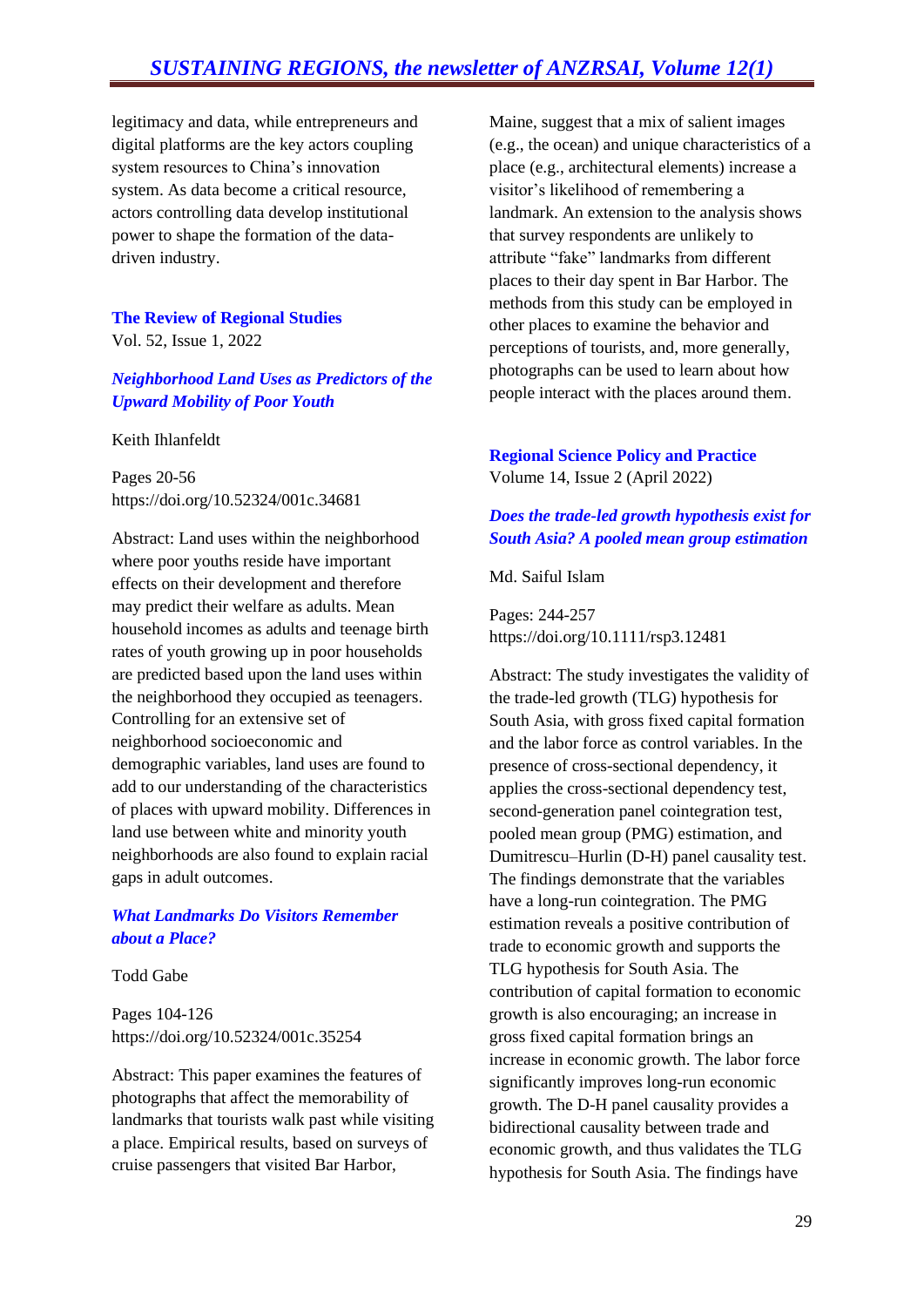implications for the policymakers to promote trade to gain further from it and accelerate economic growth. Capital formation is also needed to increase the share of hightechnology and manufactured exports, employ and absorb the growing labor force, and boost economic growth in the region. South Asia should focus on regional integration and enhance its regional trade among member countries.

#### *Water, Sanitation, and Hygiene (WASH) poverty in India: A district-level geospatial assessment*

Pritam Ghosh, Moslem Hossain & Asraful Alam

Pages 396-416 https://doi.org/10.1111/rsp3.12468

Abstract: The assessment of drinking water, sanitation, and hygiene (WASH) poverty among Indian districts is essential to accomplish the UN-Sustainable Development Goal 06, 'Availability and Sustainable Management of Water and Sanitation for all', by 2030. The present study aimed to construct district-level WASH poverty indices combining various indicators of drinking water, sanitation, and hygiene in two ways: ignoring and considering the geographical inequality. The study also focused on outlining the spatial dependence and heterogeneity of drinking water, sanitation, hygiene poverty, and overall level of WASH poverty among Indian districts using Moran's I statistics. The results showed moderate to very high spatial dependence of every dimension of WASH poverty among Indian districts. The study also identified clusters of districts situated over central and eastern Indian states of West Bengal, Bihar, Odisha, Jharkhand, Chhattisgarh, Uttar Pradesh, and Madhya Pradesh, stricken with a higher level of WASH poverty. Alternatively, clusters of districts situated along the western coastal area, Capital City Delhi, and its neighboring states were identified with a relatively lower level of

WASH poverty. The study suggests more government initiatives and investments for improving WASH conditions in central and eastern Indian districts to fulfill SDG 06 and reduce spatial inequality within the country (SDG 10).

**Papers in Regional Science** Volume 101, Issue 2 (April 2022)

*Cultural cities, urban economic growth, and regional development: The role of creativity and cosmopolitan identity*

Silvia Cerisola & Elisa Panzera

Pages 285-302 https://doi.org/10.1111/pirs.12654

Abstract: Cultural heritage has been recognized as fundamental for local development. In particular, some recent works have highlighted the role of sophisticated transmission channels of this relationship, that is local creativity and cosmopolitan identity. Following a territorial perspective, the present work aims at combining the two approaches, in the belief that there could be a synergic interplay between creativity and cosmopolitan identity, reinforcing their individual effects. Accordingly, an original conceptual and operational taxonomy characterizing cultural cities is put forward. The contribution of the different identified patterns to urban and regional growth is assessed, as well as their capacity to valorize cultural participation.

#### *The social profitability of rural roads in a small open economy: Do urban agglomeration economies matter?*

Clive Bell

Pages 373-397 https://doi.org/10.1111/pirs.12649

Abstract: The effects of a rural roads programme depend on labour mobility, how the programme is financed, and agglomeration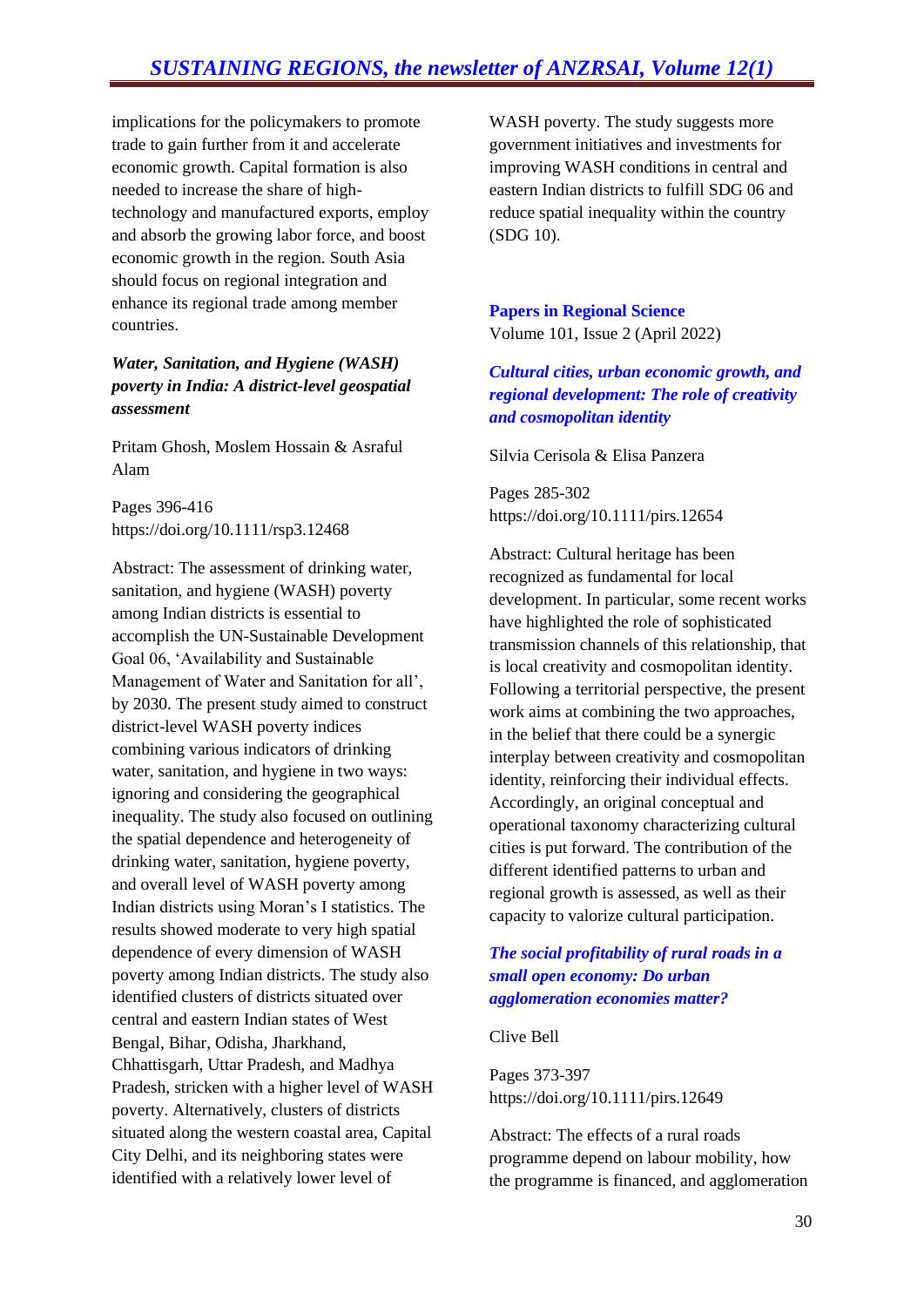economies. If financed by a rural poll tax and cross-price effects and agglomeration economies are sufficiently small, the wage will rise, with some return migration. Taxes on trade act as countervailing distortions, yielding urban households some relief. Rural-urban commuting promotes the exploitation of agglomeration economies; taxes on international trade are then inferior to a poll tax. The change in the value, at producer prices, of the rural sector's net supply vector can be a poor measure of the programme's social profitability.

**Australasian Journal of Regional Studies** Vol. 27, No. 3

#### *RURAL LOCAL GOVERNANCE AND HOUSING: LOCAL GOVERNMENT AS FACILITATOR*

#### JOHN MARTIN, ANDREW BEER, ALAN MORRIS, CHRIS PARIS & TREVOR BUDGE

Abstract: Housing affordability is an issue that affects all Australians, including those living in rural communities. Local governments in rural Australia are the most visible level of government for communities, and they are best placed to see first-hand the social and economic pressures that are impacting their communities. In this research, we consider the changing role of non-metropolitan local governments with respect to housing, and what it tells us about the state of Australia's federal system. We examine the findings of a national survey of local government before exploring the challenges of rural local governance and access to affordable housing. We then show how one rural council facilitates a range of activities to address housing challenges, and then compare its actions with those of its neighbours. Overall, we find it is not common for rural local governments to take a proactive approach to affordable housing, and we discuss the ways in which rural councils can take a leadership role in addressing local issues of housing affordability.

#### *THE NEGATIVE EFFECTS OF URBAN AGGLOMERATION ON HOUSING AFFORDABILITY IN AUSTRALIA*

#### AKSHAY VIJ, JEFFERY D. CONNOR & ANDREW BEER

Abstract: This study assesses the impacts of continued population growth in the largest Australian cities on housing affordability. Using data from the Australian census and other complementary sources over the period 2001-16, we estimate a system of seemingly unrelated and spatially lagged regressions to identify the relationship between a city's population size on the one hand, and average wages and housing costs on the other, while controlling for the confounding influence of other geographic, demographic and economic determinants. We find that annual home sales values have risen roughly thirty times faster with population than annual full-time wages across Australia. An increase in the population of an urban area by 100,000 would increase annual full-time wages by roughly \$150 and annual home sales values by roughly \$4,800. Our analysis also finds that real wages have not kept up with the high costs of living in large cities. For example, our model predicts that, ceteris paribus, price-to-income ratios (PIRs) in Greater Newcastle could rise from 7.0 to 8.4, if the city grows to the size of Sydney. And PIRs in Sydney themselves could rise from 13.6 to 14.8 by 2056, if the city grows to its expected size of 9.2 million. Relatedly, we find that there are no wage benefits to urban areas situated in close proximity to a large metropolitan centre, but these areas are more likely to have expensive local housing markets due to spatial spillover effects.

*AN EMPIRICAL EXAMINATION OF THE DETERMINANTS OF EXPENDITURE DISPERSION IN SOUTH AUSTRALIAN LOCAL GOVERNMENT*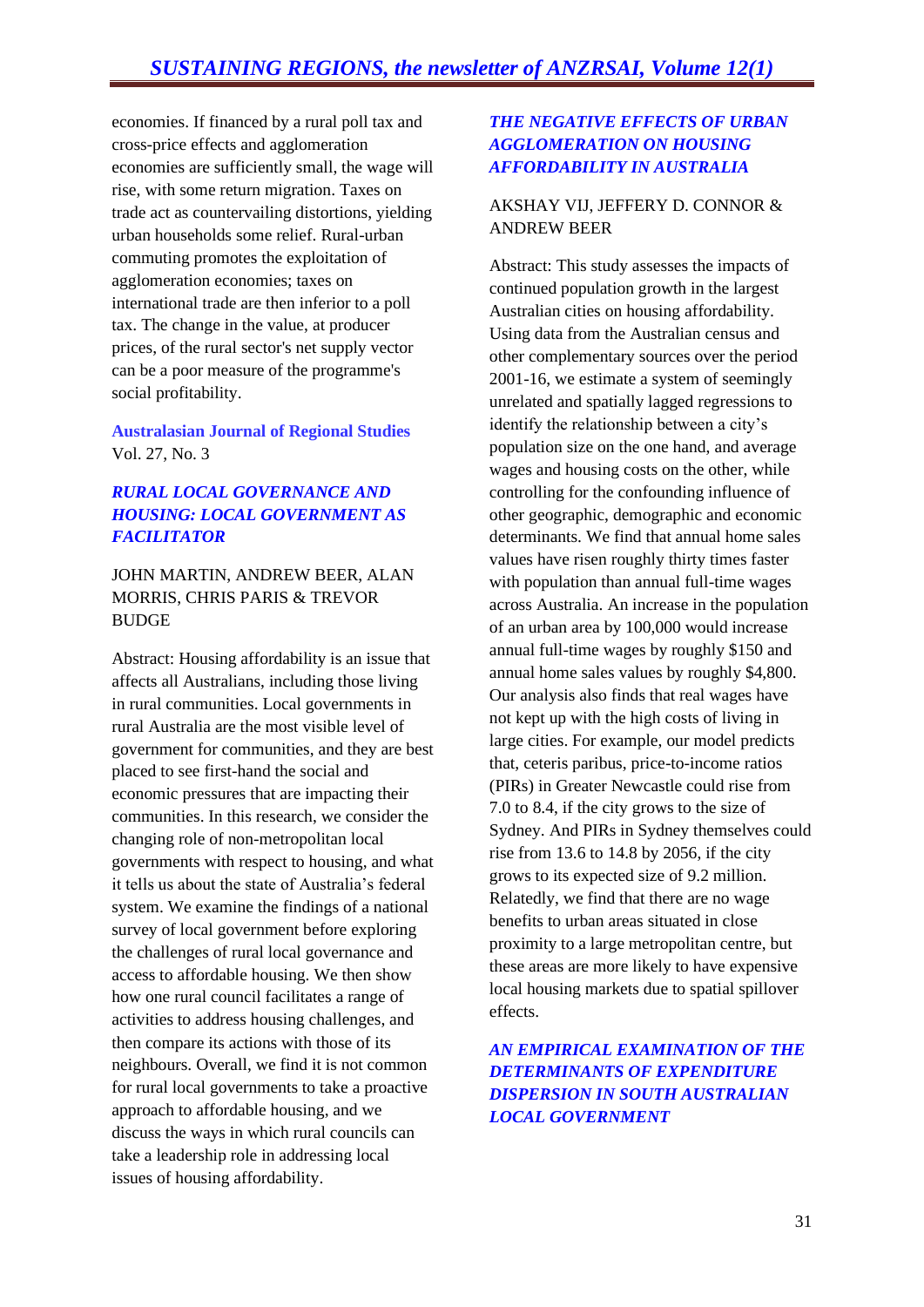#### CAROLYN-THI THANH DUNG TRAN, GEMMA PEREZ-LOPEZ & BRIAN **DOLLERY**

Abstract: The empirical analysis of the cost structure of local government has traditionally employed population as a proxy for municipal output, despite longstanding reservations as to its suitability, especially in terms of local service provision (Boyne, 1995). Based on alternative proxies for local government output, and employing data drawn from the South Australian local government system over 2015/16, the present paper examines per household expenditure dispersion by comparing estimates based on population size with estimates based on the number of households and businesses. We then consider how exogenous variables affect the per household expenditure structure of local councils in South Australia. Policy recommendations are drawn for improvement in South Australian municipalities.

#### *COVID-19, THE EFFECT OF LOCKDOWNS ON RETAIL EXPENDITURE AND DISPLACEMENT EFFECTS ON THE REGIONAL ECONOMY*

#### DAVID DYASON, PETER FIEGER & RIAAN ROSSOUW

Abstract: The COVID-19 pandemic is exerting ongoing economic effects on communities locally and globally. Government responses to the ongoing crisis range from mere social distancing recommendations to lockdowns. In New Zealand, a strict lockdown regime was implemented for a 7-week period during which public activity was restricted and shopping limited to the nearest supermarket or pharmacy. During this period, overall retail spending declined substantially. This study employs a multi-region input-output (MRIO) model to investigate the impact of this reduced activity from an urban population on the wider-regional economy. The results reveal that the change in consumer spending and

displacement has spilled over into the adjacent economies resulted in a shift in the regional economic landscape. Moreover, our results suggest that the effects of withheld spending during the lockdown propagate unevenly across retail sectors and beyond administrative boundaries once lockdown is lifted. Although millions of dollars remain unspent, the accelerated pace of consumer spending after lockdown reveals a shift from previous largescale global shocks.

#### *GOVERNMENT FUNDED BUSINESS PROGRAMS: ADVISORY HELP OR HINDRANCE?*

#### ALAN LABAS & JERRY COURVISANOS

Abstract: This study seeks, through the perspective of Professional Business Advisors (PBAs), to understand how government business programs help and/or hinder the provision of small business advisory services in a regional (non-metropolitan) Australian setting. An emergent theme identifies such programs as significant conduits for regional business knowledge transmission. However, those programs are also perceived by PBAs, who deliver such programs, as imposing substantial constraints for the provision of such services. The identified constraining factors include issues of PBAs' financial viability, ineligibility of businesses to access such programs, capriciousness of programs, and a clash between technology utilisation and infrastructure reliability in some nonmetropolitan regional areas. Regional Australian PBAs service a heterogeneous collection of businesses across large geographic areas. Yet, the potential for PBAs to support the process of knowledge transmission is severely constrained by current government programs aimed at start-up businesses but ignoring organisational growth. Such constraints raise concerns that have regional policy implications.

#### *ON COMMUNITIES SIZE AND REMOTENESS: THE ATTRACTIVENESS*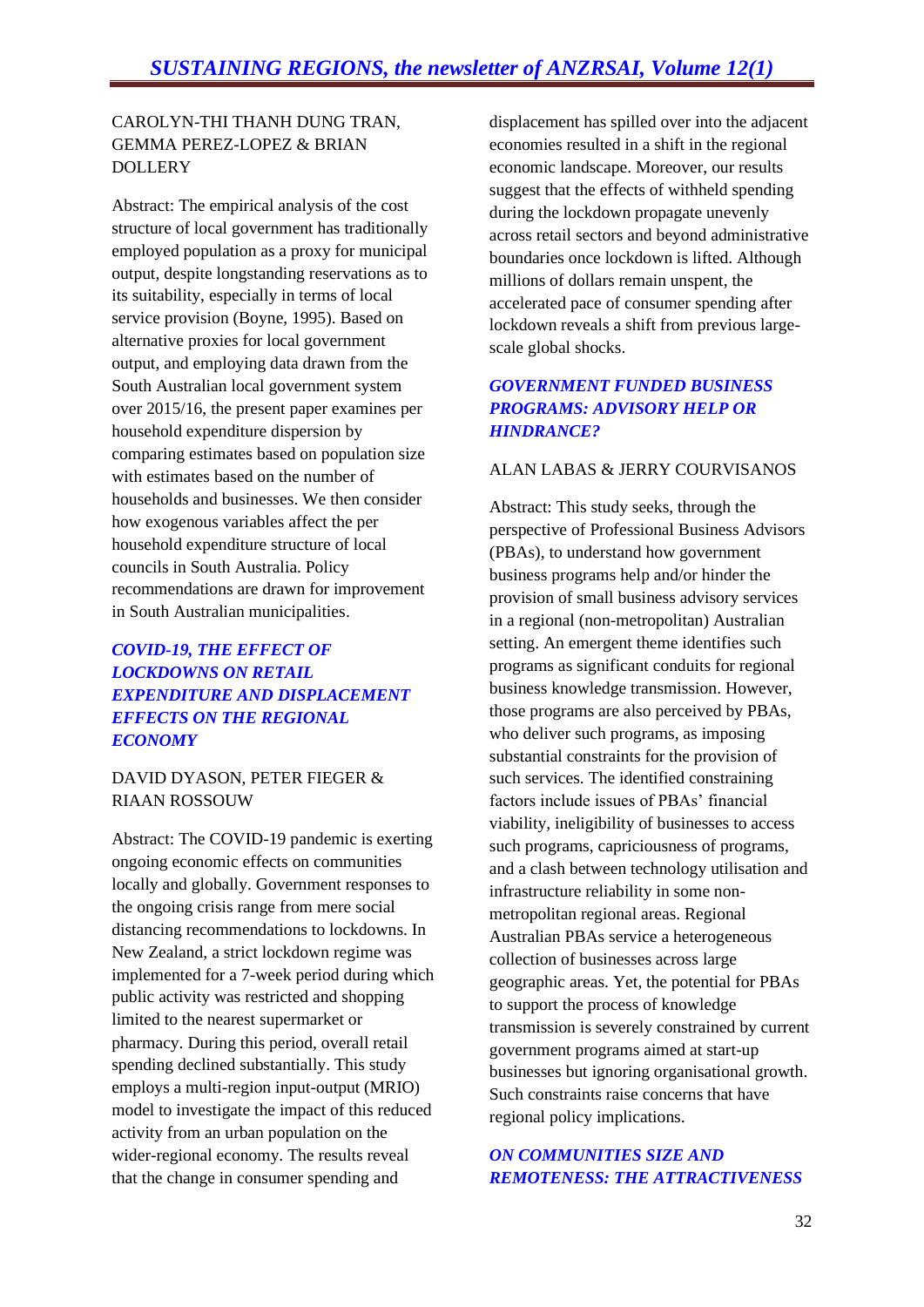#### *OF SMALL AND REMOTE COMMUNITIES IN ICELAND COMPARED TO THE LARGER AND MORE CENTRAL ONES*

#### VIFILL KARLSSON

Abstract: There are quite a few examples in Iceland of people living in isolated and sparsely populated communities, both along the coastline and in inland valleys. Those who live elsewhere, particularly in larger and more successful communities, have sometimes maintained, or at least insinuated, that those people must be trapped in their traditional environment. But can we be sure of this? According to Roback (1982) people's migrations and choices of residence are influenced by amenity value and quality of life. It is a well-known fact that we do not all have the same tastes, needs and wishes. Therefore, the municipalities or individual communities within each country should differ, as Tiebout (1956) argued. Such theories might, for example, indicate that a strong desire or need for close proximity to a varied, wild and untouched natural environment pulls people towards remote and sparsely populated communities and prevents them from moving away. In this article, we investigate the different wishes and priorities of people inhabiting different regions in Iceland, focusing on residential conditions with special emphasis on the difference between inhabitants of remote and sparsely populated regions and those who live on the fringe of the capital area. The analysis is based on data from a survey of more than 6,000 respondents conducted in 2016 and 2017.

#### **ABOUT ANZRSAI**

#### **ANZRSAI Council Notes**

Council has planned for the 2022 conference in Wagga Wagga at Charles Sturt University and improving access to and ranking of AJRS and the website. Conference participants gain access to support, encouragement, and relevant

experience. AJRS offers an opportunity for publication. Council acknowledges Tony O'Malley's contributions to ANZRSAI and proposes his name as a lifetime member of ANZRSAI.

#### **Roles of Council Members**

President: Delwar Akbar Immediate Past President: Rolf Gerritsen Vice President Australia: Chloe Ward Vice President New Zealand: James Rowe Council Secretary: Vince Mangioni Council Treasurer: Greg Jones Public Officer: Tony Sorensen

#### Editors:

2022 Conference Proceedings: Azizur Rahman, Yogi Vidyattama, Rolf Gerritsen, et al.

Australasian Journal of Regional Studies: Mikchael Hefferan, Bruce Wilson, Rolf Gerritsen, Azizur Rahman & Vincent Mangioni

Sustaining Regions - Azizur Rahman & Paul McPhee

Accounts – Greg Jones